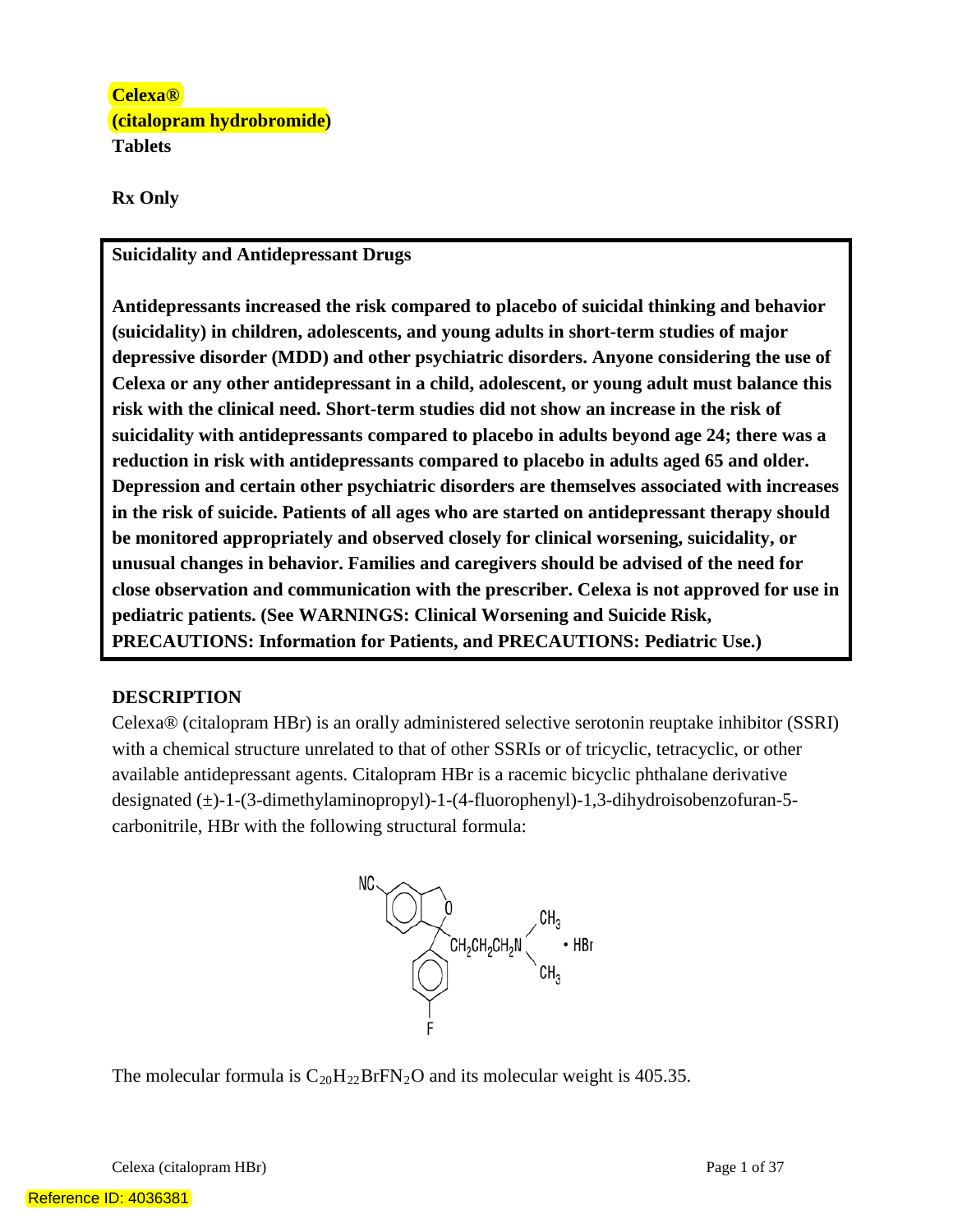Citalopram HBr occurs as a fine, white to off-white powder. Citalopram HBr is sparingly soluble in water and soluble in ethanol.

Celexa (citalopram hydrobromide) is available only in tablet dosage form.

Celexa 10 mg are film-coated, oval tablets containing citalopram HBr in strengths equivalent to 10 mg citalopram base. Celexa 20 mg and 40 mg are film-coated, oval, scored tablets containing citalopram HBr in strengths equivalent to 20 mg or 40 mg citalopram base. The tablets also contain the following inactive ingredients: copolyvidone, corn starch, crosscarmellose sodium, glycerin, lactose monohydrate, magnesium stearate, hypromellose, microcrystalline cellulose, polyethylene glycol, and titanium dioxide. Iron oxides are used as coloring agents in the beige (10 mg) and pink (20 mg) tablets.

## **CLINICAL PHARMACOLOGY**

## **Pharmacodynamics**

 potentiation of serotonergic activity in the central nervous system (CNS) resulting from its inhibition of CNS neuronal reuptake of serotonin (5-HT). *In vitro* and *in vivo* studies in animals The mechanism of action of citalopram HBr as an antidepressant is presumed to be linked to suggest that citalopram is a highly selective serotonin reuptake inhibitor (SSRI) with minimal effects on norepinephrine (NE) and dopamine (DA) neuronal reuptake. Tolerance to the inhibition of 5-HT uptake is not induced by long-term (14-day) treatment of rats with citalopram. Citalopram is a racemic mixture (50/50), and the inhibition of 5-HT reuptake by citalopram is primarily due to the (S)-enantiomer.

Citalopram has no or very low affinity for 5-HT<sub>1A</sub>, 5-HT<sub>2A</sub>, dopamine  $D_1$  and  $D_2$ ,  $\alpha_1$ -,  $\alpha_2$ -, and  $β$ -adrenergic, histamine H<sub>1</sub>, gamma aminobutyric acid (GABA), muscarinic cholinergic, and benzodiazepine receptors. Antagonism of muscarinic, histaminergic, and adrenergic receptors has been hypothesized to be associated with various anticholinergic, sedative, and cardiovascular effects of other psychotropic drugs.

## **Pharmacokinetics**

 citalopram in plasma, based on the half-life, is expected to be 2.5 times the plasma The single- and multiple-dose pharmacokinetics of citalopram are linear and dose-proportional in a dose range of 10-60 mg/day. Biotransformation of citalopram is mainly hepatic, with a mean terminal half-life of about 35 hours. With once daily dosing, steady state plasma concentrations are achieved within approximately one week. At steady state, the extent of accumulation of concentrations observed after a single dose.

## Absorption and Distribution

Following a single oral dose (40 mg tablet) of citalopram, peak blood levels occur at about 4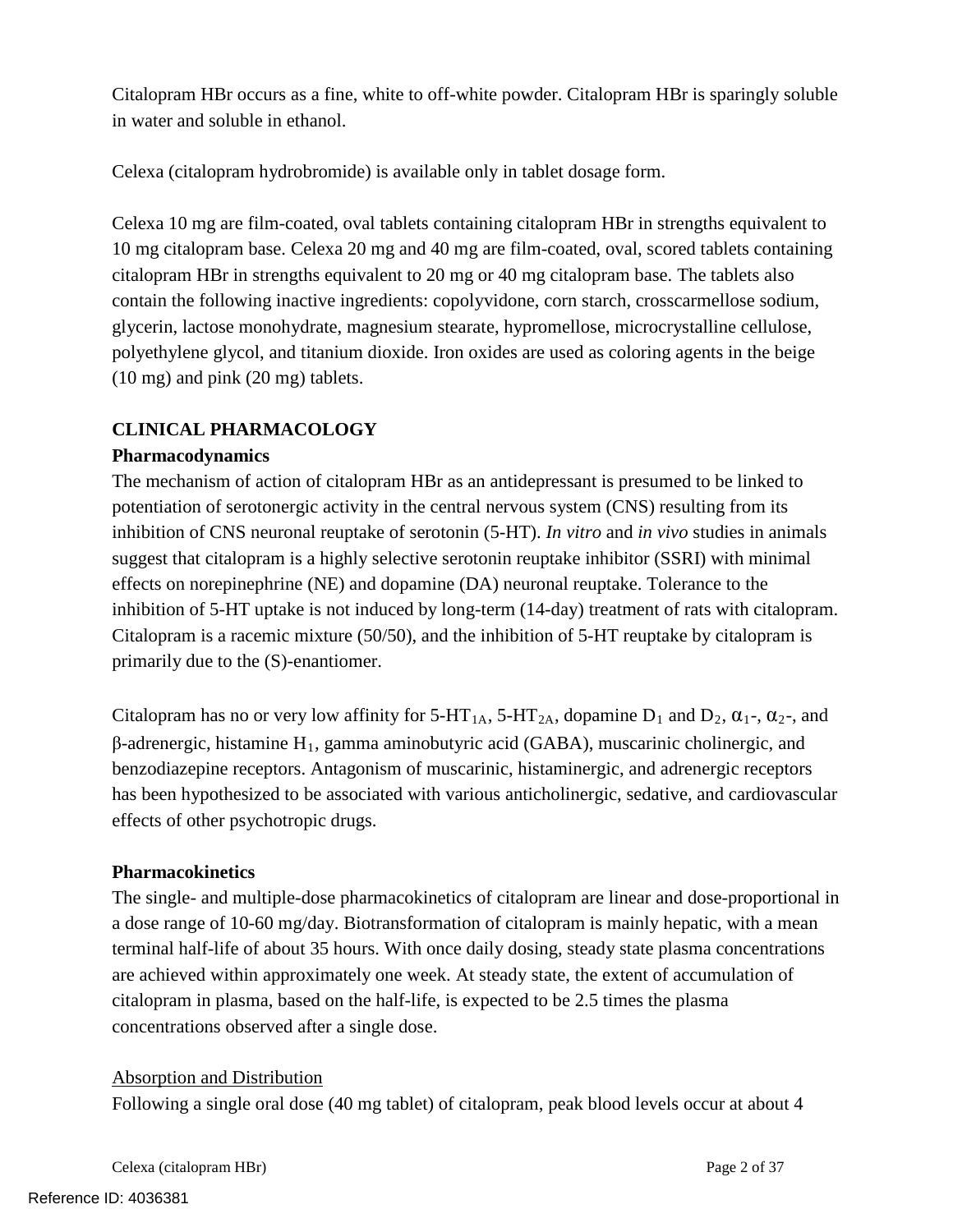hours. The absolute bioavailability of citalopram was about 80% relative to an intravenous dose, and absorption is not affected by food. The volume of distribution of citalopram is about 12 L/kg and the binding of citalopram (CT), demethylcitalopram (DCT) and didemethylcitalopram (DDCT) to human plasma proteins is about 80%.

## Metabolism and Elimination

 citalopram was 330 mL/min, with approximately 20% of that due to renal clearance. Following intravenous administrations of citalopram, the fraction of drug recovered in the urine as citalopram and DCT was about 10% and 5%, respectively. The systemic clearance of

Citalopram is metabolized to demethylcitalopram (DCT), didemethylcitalopram (DDCT), citalopram-N-oxide, and a deaminated propionic acid derivative. In humans, unchanged citalopram is the predominant compound in plasma. At steady state, the concentrations of citalopram's metabolites, DCT and DDCT, in plasma are approximately one-half and one-tenth, respectively, that of the parent drug. *In vitro* studies show that citalopram is at least 8 times more potent than its metabolites in the inhibition of serotonin reuptake, suggesting that the metabolites evaluated do not likely contribute significantly to the antidepressant actions of citalopram.

*In vitro* studies using human liver microsomes indicated that CYP3A4 and CYP2C19 are the primary isozymes involved in the N-demethylation of citalopram.

#### Population Subgroups

Age - Citalopram pharmacokinetics in subjects  $\geq 60$  years of age were compared to younger were increased in the subjects  $\geq 60$  years old by 30% and 50%, respectively, whereas in a maximum recommended dose for patients who are greater than 60 years of age (see subjects in two normal volunteer studies. In a single-dose study, citalopram AUC and half-life multiple-dose study they were increased by 23% and 30%, respectively. 20 mg/day is the **WARNINGS** and **DOSAGE AND ADMINISTRATION**), due to the risk of QT prolongation.

Gender - In three pharmacokinetic studies (total N=32), citalopram AUC in women was one and a half to two times that in men. This difference was not observed in five other pharmacokinetic studies (total N=114). In clinical studies, no differences in steady state serum citalopram levels were seen between men  $(N=237)$  and women  $(N=388)$ . There were no gender differences in the pharmacokinetics of DCT and DDCT. No adjustment of dosage on the basis of gender is recommended.

 Reduced hepatic function - Citalopram oral clearance was reduced by 37% and half-life was doubled in patients with reduced hepatic function compared to normal subjects. 20 mg/day is the maximum recommended dose for hepatically impaired patients (see **WARNINGS** and **DOSAGE AND ADMINISTRATION**), due to the risk of QT prolongation.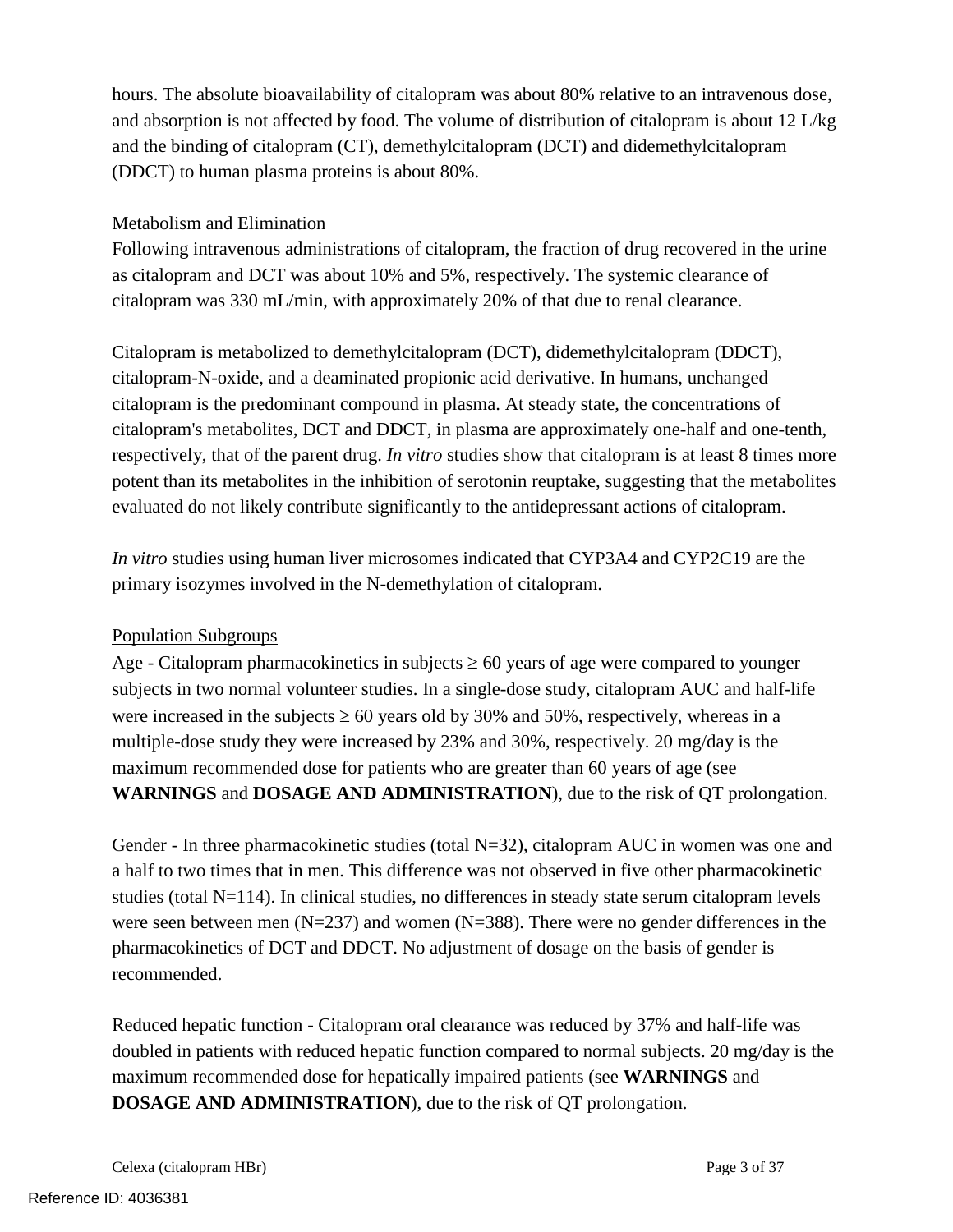CYP2C19 poor metabolizers – In CYP2C19 poor metabolizers, citalopram steady state Cmax and AUC was increased by 68% and 107%, respectively. Celexa 20 mg/day is the maximum recommended dose in CYP2C19 poor metabolizers due to the risk of QT prolongation (see **WARNINGS** and **DOSAGE AND ADMINISTRATION**).

 CYP2D6 poor metabolizers - Citalopram steady state levels were not significantly different in poor metabolizers and extensive metabolizers of CYP2D6.

 Reduced renal function - In patients with mild to moderate renal function impairment, oral pharmacokinetics of citalopram in patients with severely reduced renal function (creatinine clearance of citalopram was reduced by 17% compared to normal subjects. No adjustment of dosage for such patients is recommended. No information is available about the  $clearance < 20$  mL/min).

## Drug-Drug Interactions

*In vitro* enzyme inhibition data did not reveal an inhibitory effect of citalopram on CYP3A4, 2C9, or -2E1, but did suggest that it is a weak inhibitor of CYP1A2, -2D6, and -2C19. Citalopram would be expected to have little inhibitory effect on *in vivo* metabolism mediated by these enzymes. However, *in vivo* data to address this question are limited.

CYP3A4 and CYP 2C19 inhibitors: Since CYP3A4 and CYP 2C19 are the primary enzymes involved in the metabolism of citalopram, it is expected that potent inhibitors of CYP3A4 (e.g., ketoconazole, itraconazole, and macrolide antibiotics) and potent inhibitors of CYP2C19 (e.g., omeprazole) might decrease the clearance of citalopram. However, coadministration of citalopram and the potent CYP3A4 inhibitor ketoconazole did not significantly affect the pharmacokinetics of citalopram. Celexa 20 mg/day is the maximum recommended dose in patients taking concomitant cimetidine or another CYP2C19 inhibitor, because of the risk of QT prolongation (see **WARNINGS** and **DOSAGE AND ADMINISTRATION**).

CYP2D6 Inhibitors: Coadministration of a drug that inhibits CYP2D6 with Celexa is unlikely to have clinically significant effects on citalopram metabolism, based on the study results in CYP2D6 poor metabolizers.

## **Clinical Efficacy Trials**

The efficacy of Celexa as a treatment for depression was established in two placebo-controlled studies (of 4 to 6 weeks in duration) in adult outpatients (ages 18-66) meeting DSM-III or DSM-III-R criteria for major depression. Study 1, a 6-week trial in which patients received fixed Celexa doses of 10, 20, 40, and 60 mg/day, showed that Celexa at doses of 40 and 60 mg/day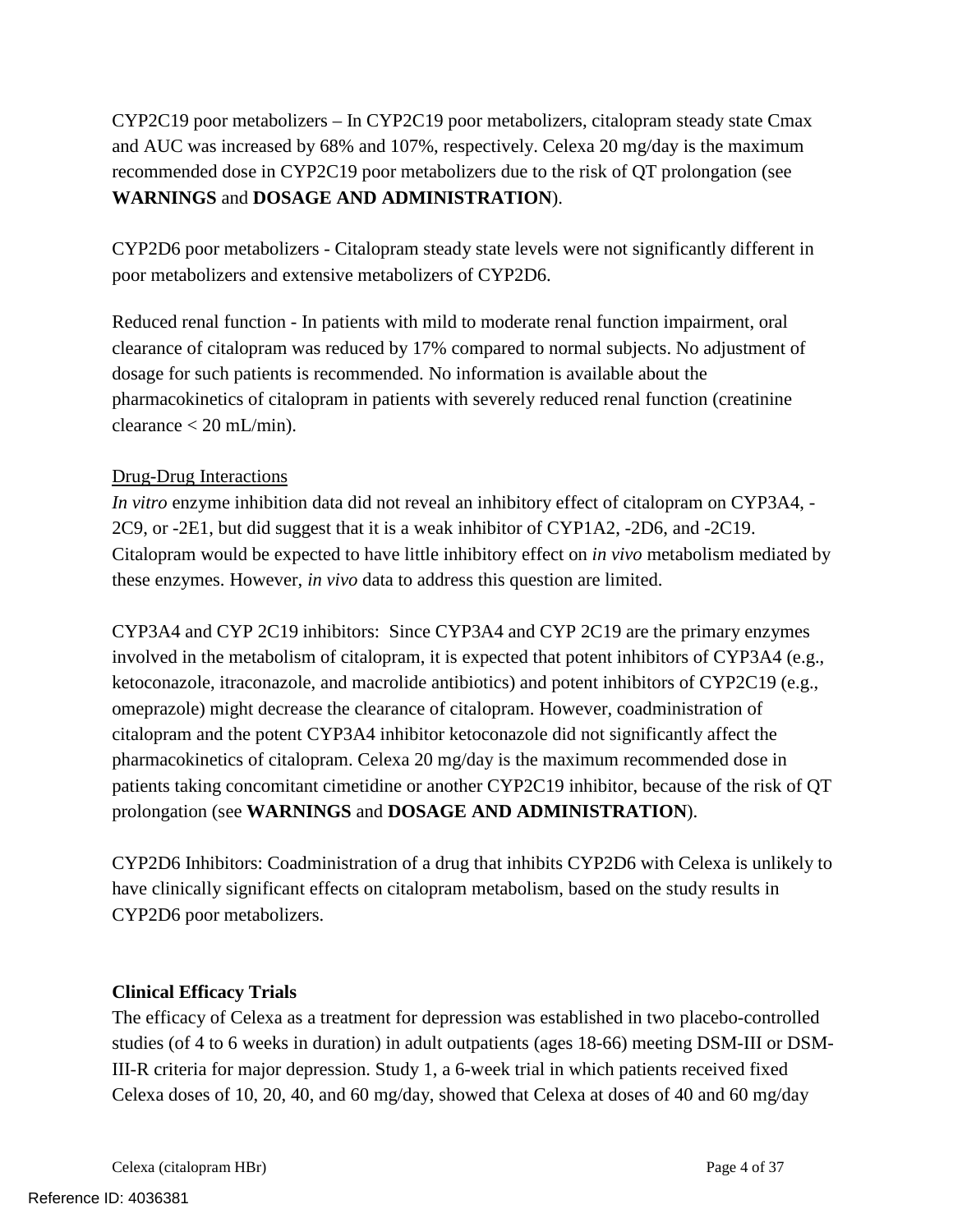HAMD depressed mood item (Item 1), the Montgomery Asberg Depression Rating Scale, and In study 2, a 4-week, placebo-controlled trial in depressed patients, of whom 85% met criteria for was effective as measured by the Hamilton Depression Rating Scale (HAMD) total score, the the Clinical Global Impression (CGI) Severity scale. This study showed no clear effect of the 10 and 20 mg/day doses, and the 60 mg/day dose was not more effective than the 40 mg/day dose. melancholia, the initial dose was 20 mg/day, followed by titration to the maximum tolerated dose or a maximum dose of 80 mg/day. Patients treated with Celexa showed significantly greater improvement than placebo patients on the HAMD total score, HAMD item 1, and the CGI Severity score. In three additional placebo-controlled depression trials, the difference in response to treatment between patients receiving Celexa and patients receiving placebo was not statistically significant, possibly due to high spontaneous response rate, smaller sample size, or, in the case of one study, too low a dose.

Celexa. In two long-term studies, depressed patients who had responded to Celexa during an initial 6 or 8 weeks of acute treatment (fixed doses of 20 or 40 mg/day in one study and flexible doses of 20 60 mg/day in the second study) were randomized to continuation of Celexa or to placebo. In both studies, patients receiving continued Celexa treatment experienced significantly lower relapse rates over the subsequent 6 months compared to those receiving placebo. In the fixed-dose study, the decreased rate of depression relapse was similar in patients receiving 20 or 40 mg/day of

Analyses of the relationship between treatment outcome and age, gender, and race did not suggest any differential responsiveness on the basis of these patient characteristics.

## Comparison of Clinical Trial Results

 clinical trial(s), comparisons among the results of studies evaluating the effectiveness of different Highly variable results have been seen in the clinical development of all antidepressant drugs. Furthermore, in those circumstances when the drugs have not been studied in the same controlled antidepressant drug products are inherently unreliable. Because conditions of testing (e.g., patient samples, investigators, doses of the treatments administered and compared, outcome measures, etc.) vary among trials, it is virtually impossible to distinguish a difference in drug effect from a difference due to one of the confounding factors just enumerated.

## **INDICATIONS AND USAGE**

Celexa (citalopram HBr) is indicated for the treatment of depression.

The efficacy of Celexa in the treatment of depression was established in 4-6 week, controlled trials of outpatients whose diagnosis corresponded most closely to the DSM-III and DSM-III-R category of major depressive disorder (see **CLINICAL PHARMACOLOGY**).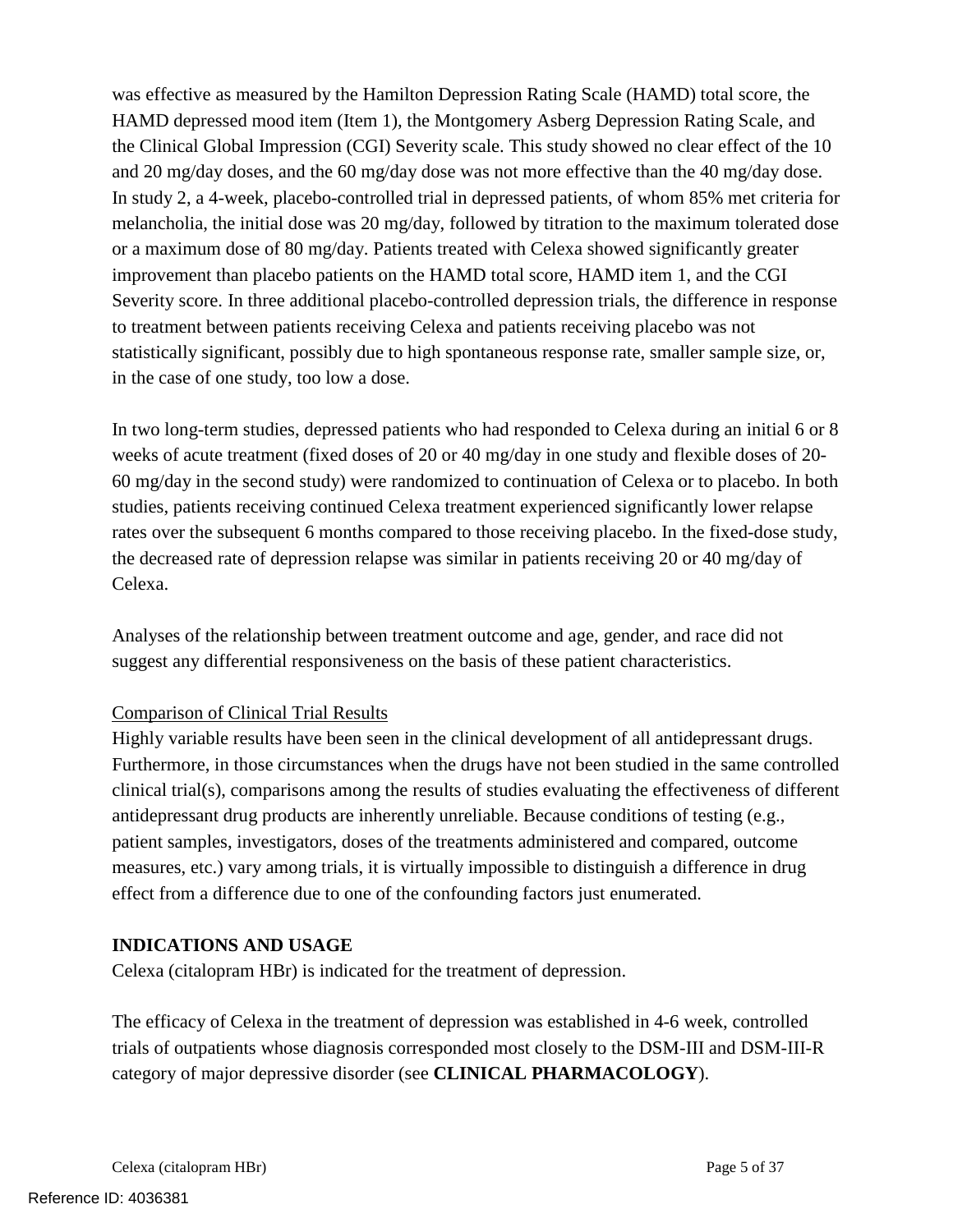hypersomnia, psychomotor agitation or retardation, increased fatigue, feelings of guilt or A major depressive episode (DSM-IV) implies a prominent and relatively persistent (nearly every day for at least 2 weeks) depressed or dysphoric mood that usually interferes with daily functioning, and includes at least five of the following nine symptoms: depressed mood, loss of interest in usual activities, significant change in weight and/or appetite, insomnia or worthlessness, slowed thinking or impaired concentration, a suicide attempt or suicidal ideation. The antidepressant action of Celexa in hospitalized depressed patients has not been adequately studied.

The efficacy of Celexa in maintaining an antidepressant response for up to 24 weeks following 6 to 8 weeks of acute treatment was demonstrated in two placebo-controlled trials (see **CLINICAL PHARMACOLOGY**). Nevertheless, the physician who elects to use Celexa for extended periods should periodically re-evaluate the long-term usefulness of the drug for the individual patient.

## **CONTRAINDICATIONS**

 The use of MAOIs intended to treat psychiatric disorders with Celexa or within 14 days of syndrome. The use of Celexa within 14 days of stopping an MAOI intended to treat psychiatric stopping treatment with Celexa is contraindicated because of an increased risk of serotonin disorders is also contraindicated (see **WARNINGS and DOSAGE and ADMINISTRATION**).

 methylene blue is also contraindicated because of an increased risk of serotonin syndrome (see Starting Celexa in a patient who is being treated with MAOIs such as linezolid or intravenous **WARNINGS and DOSAGE AND ADMINISTRATION**).

Concomitant use in patients taking pimozide is contraindicated (see **PRECAUTIONS**).

Celexa is contraindicated in patients with a hypersensitivity to citalopram or any of the inactive ingredients in Celexa.

## **WARNINGS**

## **WARNINGS-Clinical Worsening and Suicide Risk Clinical Worsening and Suicide Risk**

 Patients with major depressive disorder (MDD), both adult and pediatric, may experience worsening of their depression and/or the emergence of suicidal ideation and behavior (suicidality) or unusual changes in behavior, whether or not they are taking antidepressant medications, and this risk may persist until significant remission occurs. Suicide is a known risk of depression and certain other psychiatric disorders, and these disorders themselves are the strongest predictors of suicide. There has been a long-standing concern, however, that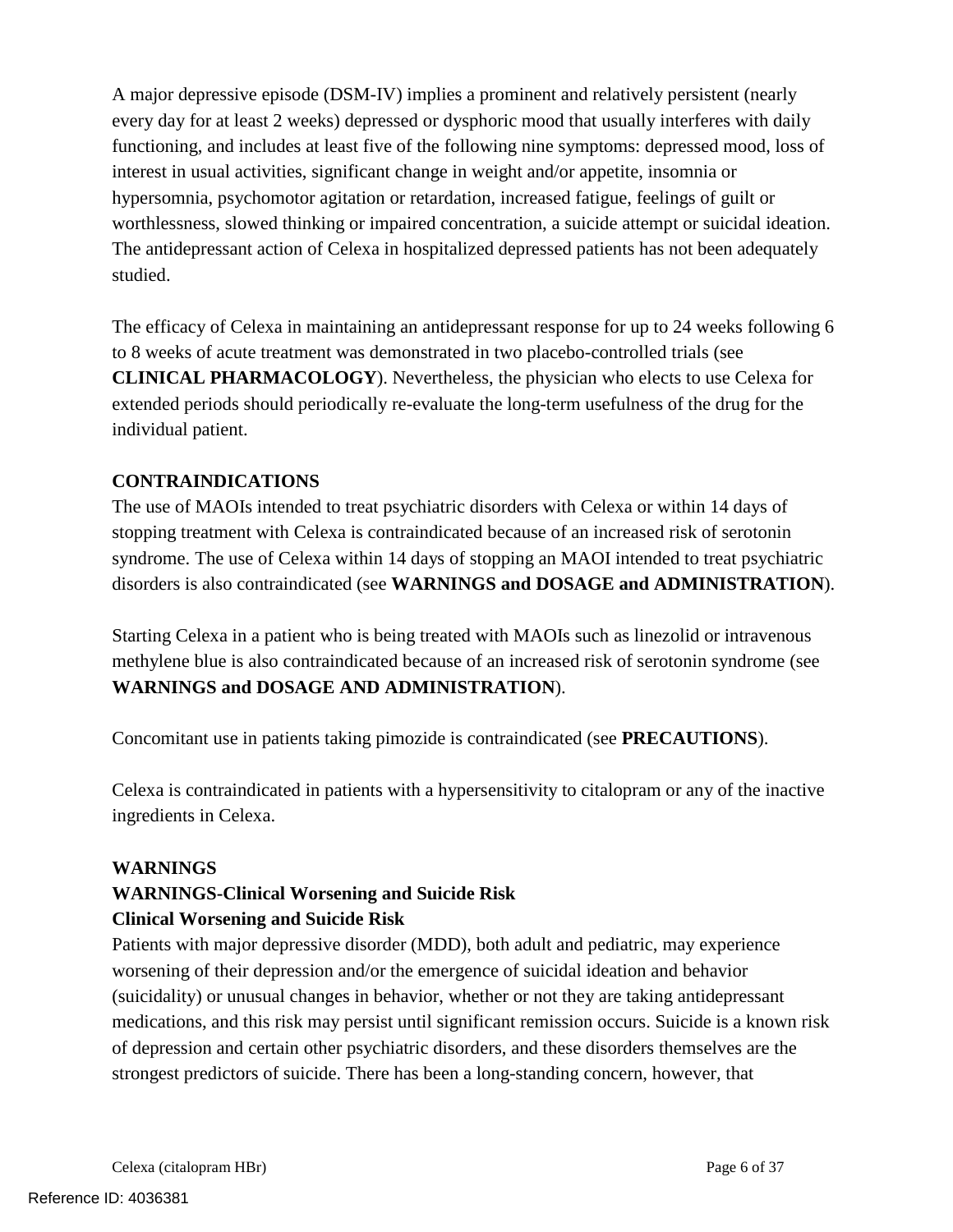antidepressants may have a role in inducing worsening of depression and the emergence of suicidality in certain patients during the early phases of treatment.

Pooled analyses of short-term placebo-controlled trials of antidepressant drugs (SSRIs and others) showed that these drugs increase the risk of suicidal thinking and behavior (suicidality) in children, adolescents, and young adults (ages 18-24) with major depressive disorder (MDD) and other psychiatric disorders. Short-term studies did not show an increase in the risk of suicidality with antidepressants compared to placebo in adults beyond age 24; there was a reduction with antidepressants compared to placebo in adults aged 65 and older.

 differences (drug vs. placebo), however, were relatively stable within age strata and across The pooled analyses of placebo-controlled trials in children and adolescents with MDD, obsessive compulsive disorder (OCD), or other psychiatric disorders included a total of 24 shortterm trials of 9 antidepressant drugs in over 4400 patients. The pooled analyses of placebocontrolled trials in adults with MDD or other psychiatric disorders included a total of 295 shortterm trials (median duration of 2 months) of 11 antidepressant drugs in over 77,000 patients. There was considerable variation in risk of suicidality among drugs, but a tendency toward an increase in the younger patients for almost all drugs studied. There were differences in absolute risk of suicidality across the different indications, with the highest incidence in MDD. The risk indications. These risk differences (drug-placebo difference in the number of cases of suicidality per 1000 patients treated) are provided in **Table 1**.

| <b>Age Range</b> | <b>Drug-Placebo Difference in Number of Cases</b> |  |
|------------------|---------------------------------------------------|--|
|                  | of Suicidality per 1000 Patients Treated          |  |
|                  | Increases Compared to Placebo                     |  |
| ${<}18$          | 14 additional cases                               |  |
| 18-24            | 5 additional cases                                |  |
|                  | Decreases Compared to Placebo                     |  |
| $25 - 64$        | 1 fewer case                                      |  |
| >165             | 6 fewer cases                                     |  |

| п<br>D |  |
|--------|--|
|        |  |

No suicides occurred in any of the pediatric trials. There were suicides in the adult trials, but the number was not sufficient to reach any conclusion about drug effect on suicide.

It is unknown whether the suicidality risk extends to longer-term use, i.e., beyond several months. However, there is substantial evidence from placebo-controlled maintenance trials in adults with depression that the use of antidepressants can delay the recurrence of depression.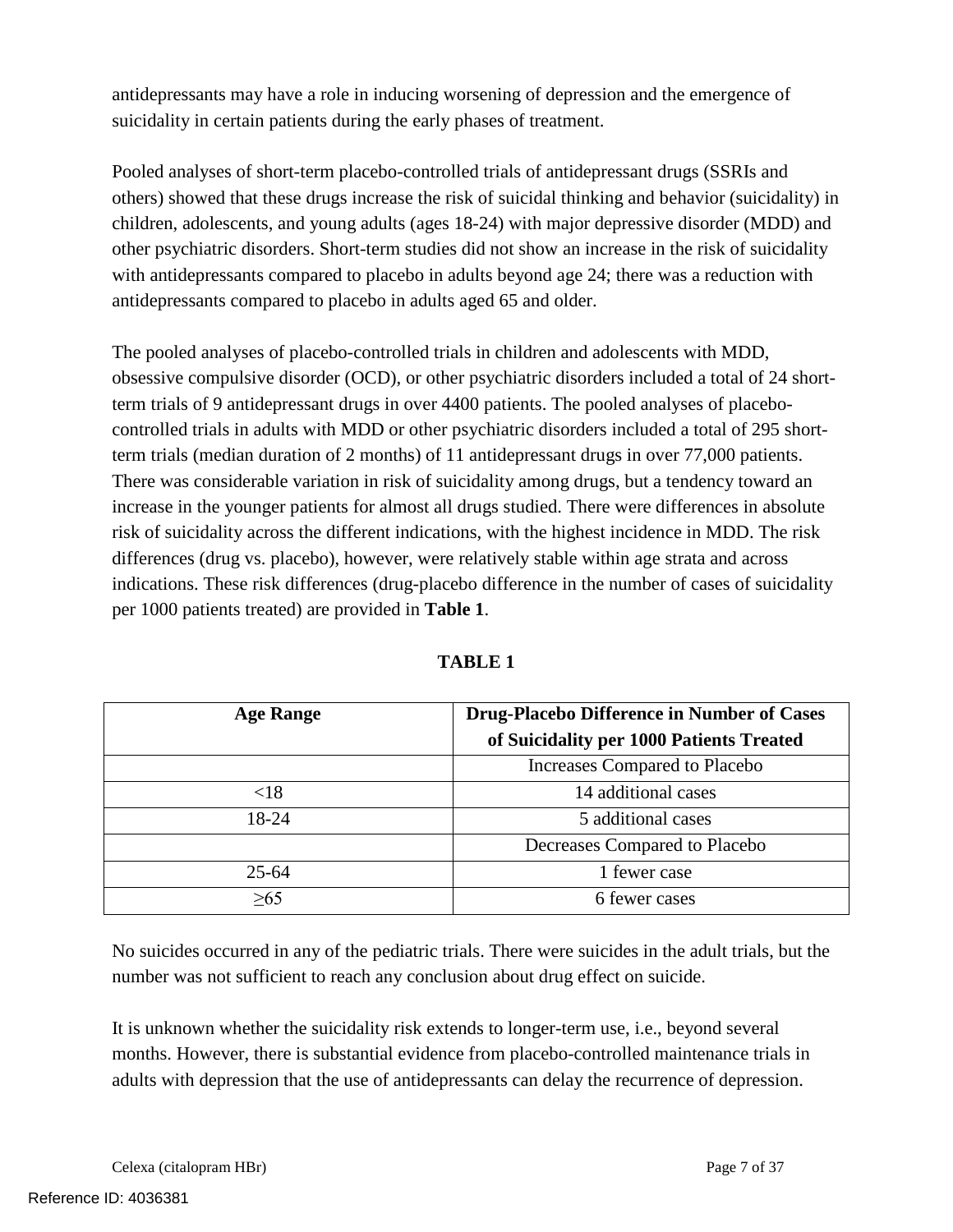**All patients being treated with antidepressants for any indication should be monitored appropriately and observed closely for clinical worsening, suicidality, and unusual changes in behavior, especially during the initial few months of a course of drug therapy, or at times of dose changes, either increases or decreases.** 

The following symptoms, anxiety, agitation, panic attacks, insomnia, irritability, hostility, aggressiveness, impulsivity, akathisia (psychomotor restlessness), hypomania, and mania, have been reported in adult and pediatric patients being treated with antidepressants for major depressive disorder as well as for other indications, both psychiatric and nonpsychiatric. Although a causal link between the emergence of such symptoms and either the worsening of depression and/or the emergence of suicidal impulses has not been established, there is concern that such symptoms may represent precursors to emerging suicidality.

Consideration should be given to changing the therapeutic regimen, including possibly discontinuing the medication, in patients whose depression is persistently worse, or who are experiencing emergent suicidality or symptoms that might be precursors to worsening depression or suicidality, especially if these symptoms are severe, abrupt in onset, or were not part of the patient's presenting symptoms.

If the decision has been made to discontinue treatment, medication should be tapered, as rapidly as is feasible, but with recognition that abrupt discontinuation can be associated with certain symptoms (see **PRECAUTIONS** and **DOSAGE AND ADMINISTRATION— Discontinuation of Treatment with Celexa**, for a description of the risks of discontinuation of Celexa).

**Families and caregivers of patients being treated with antidepressants for major depressive disorder or other indications, both psychiatric and nonpsychiatric, should be alerted about the need to monitor patients for the emergence of agitation, irritability, unusual changes in behavior, and the other symptoms described above, as well as the emergence of suicidality, and to report such symptoms immediately to health care providers. Such monitoring should include daily observation by families and caregivers.** Prescriptions for Celexa should be written for the smallest quantity of tablets consistent with good patient management, in order to reduce the risk of overdose.

## **QT-Prolongation and Torsade de Pointes**

 have been observed in postmarketing reports for citalopram. Citalopram causes dose-dependent QTc prolongation, an ECG abnormality that has been associated with Torsade de Pointes (TdP), ventricular tachycardia, and sudden death, all of which

Individually corrected QTc (QTcNi) interval was evaluated in a randomized, placebo and active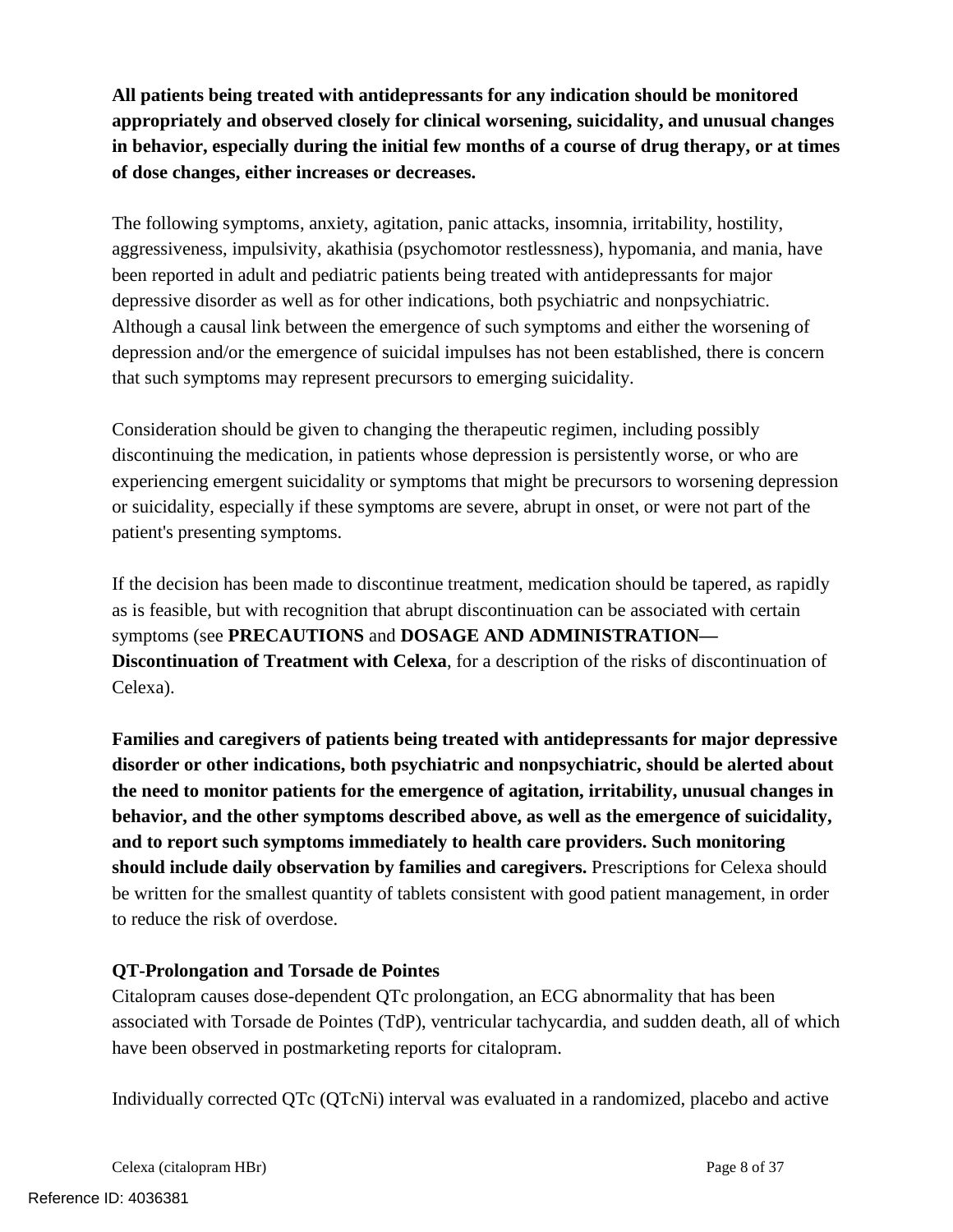the dose of 40 mg is  $12.6$  (14.3) msec. (moxifloxacin 400 mg) controlled cross-over, escalating multiple-dose study in 119 healthy subjects. The maximum mean (upper bound of the 95% one-sided confidence interval) difference from placebo were  $8.5$  (10.8) and  $18.5$  (21.0) msec for 20 mg and 60 mg citalopram, respectively. Based on the established exposure-response relationship, the predicted QTcNi change from placebo (upper bound of the 95% one-sided confidence interval) under the  $C_{\text{max}}$  for

Because of the risk of QTc prolongation at higher citalopram doses, it is recommended that citalopram should not be given at doses above 40 mg/day.

 other drugs that prolong the QTc interval. Such drugs include Class 1A (e.g., quinidine, procainamide) or Class III (e.g., amiodarone, sotalol) antiarrhythmic medications, antipsychotic It is recommended that citalopram should not be used in patients with congenital long QT syndrome, bradycardia, hypokalemia or hypomagnesemia, recent acute myocardial infarction, or uncompensated heart failure. Citalopram should also not be used in patients who are taking medications (e.g., chlorpromazine, thioridazine), antibiotics (e.g., gatifloxacin, moxifloxacin), or any other class of medications known to prolong the QTc interval (e.g., pentamidine, levomethadyl acetate, methadone).

 The citalopram dose should be limited in certain populations. The maximum dose should be exposures would be expected. The maximum dose should also be limited to 20 mg/day in patients with hepatic impairment and in patients who are greater than 60 years of age because of limited to 20 mg/day in patients who are CYP2C19 poor metabolizers or those patients who may be taking concomitant cimetidine or another CYP2C19 inhibitor, since higher citalopram expected higher exposures.

 considered for citalopram treatment who are at risk for significant electrolyte disturbances should Electrolyte and/or ECG monitoring is recommended in certain circumstances. Patients being have baseline serum potassium and magnesium measurements with periodic monitoring. Hypokalemia (and/or hypomagnesemia) may increase the risk of QTc prolongation and arrhythmia, and should be corrected prior to initiation of treatment and periodically monitored. ECG monitoring is recommended in patients for whom citalopram use is not recommended (see above), but, nevertheless, considered essential. These include those patients with the cardiac conditions noted above, and those taking other drugs that may prolong the QTc interval.

 measurements >500 ms. If patients taking citalopram experience symptoms that could indicate Citalopram should be discontinued in patients who are found to have persistent QTc the occurrence of cardiac arrhythmias, e.g., dizziness, palpitations, or syncope, the prescriber should initiate further evaluation, including cardiac monitoring.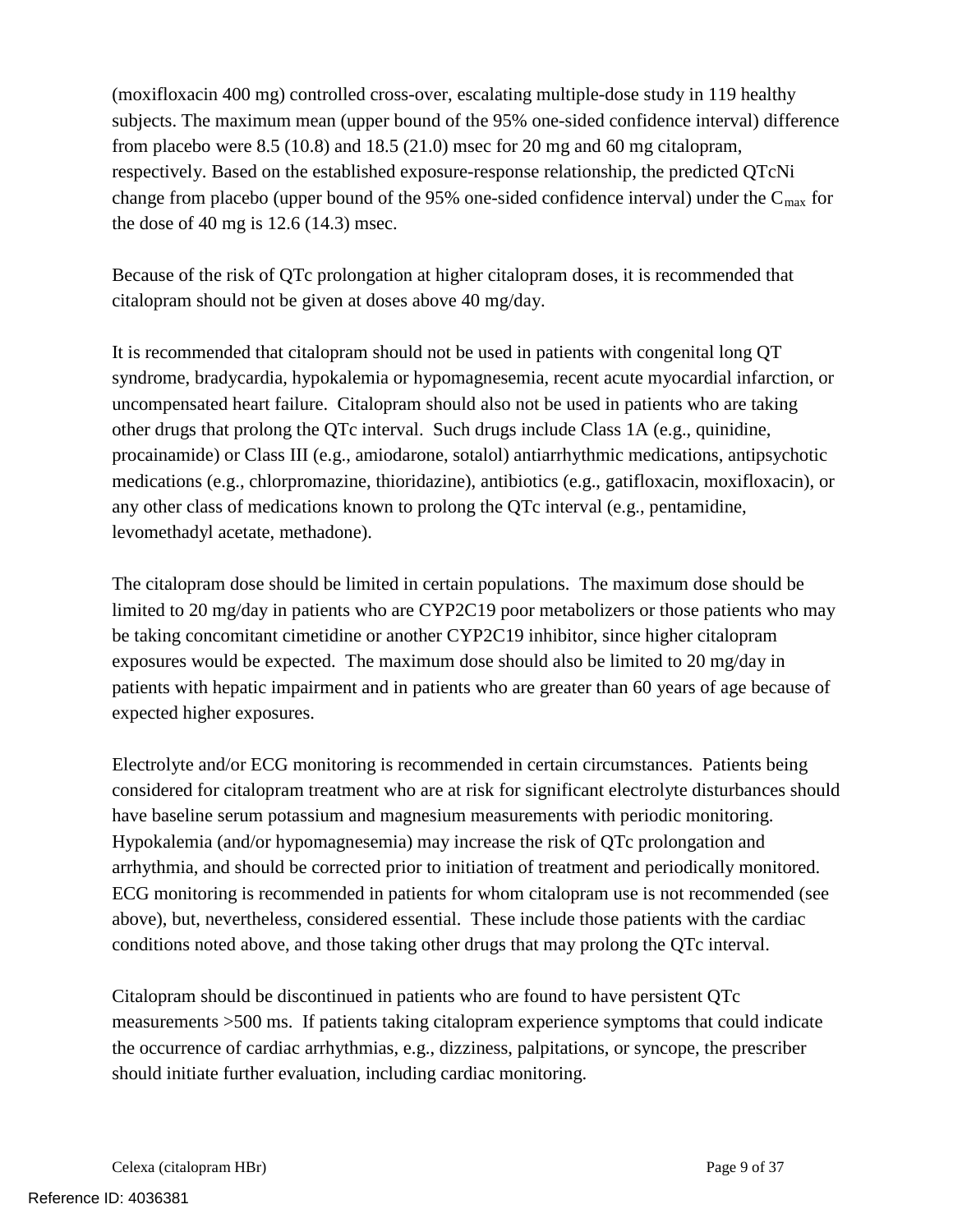screened to determine if they are at risk for bipolar disorder; such screening should include a **Screening Patients for Bipolar Disorder:** A major depressive episode may be the initial presentation of bipolar disorder. It is generally believed (though not established in controlled trials) that treating such an episode with an antidepressant alone may increase the likelihood of precipitation of a mixed/manic episode in patients at risk for bipolar disorder. Whether any of the symptoms described above represent such a conversion is unknown. However, prior to initiating treatment with an antidepressant, patients with depressive symptoms should be adequately detailed psychiatric history, including a family history of suicide, bipolar disorder, and depression. It should be noted that Celexa is not approved for use in treating bipolar depression.

#### **Serotonin Syndrome**

 The development of a potentially life-threatening serotonin syndrome has been reported with SNRIs and SSRIs, including Celexa, alone but particularly with concomitant use of other trytophan, buspirone, amphetamines, and St. John's Wort) and with drugs that impair metabolism of serotonin (in particular, MAOIs, both those intended to treat psychiatric disorders serotonergic drugs (including triptans, tricyclic antidepressants, fentanyl, lithium, tramadol, and also others, such as linezolid and intravenous methylene blue).

 myoclonus, hyperreflexia, incoordination), seizures and/or gastrointestinal symptoms (e.g., Serotonin syndrome symptoms may include mental status changes (e.g., agitation, hallucinations, delirium, and coma), autonomic instability (e.g., tachycardia, labile blood pressure, dizziness, diaphoresis, flushing, hyperthermia), neuromuscular symptoms (e.g., tremor, rigidity, nausea, vomiting, diarrhea). Patients should be monitored for the emergence of serotonin syndrome.

 The concomitant use of Celexa with MAOIs intended to treat psychiatric disorders is contraindicated. Celexa should also not be started in a patient who is being treated with MAOIs such as linezolid or intravenous methylene blue. All reports with methylene blue that provided information on the route of administration involved intravenous administration in the dose range of 1 mg/kg to 8 mg/kg. No reports involved the administration of methylene blue by other routes (such as oral tablets or local tissue injection) or at lower doses. There may be circumstances when it is necessary to initiate treatment with an MAOI such as linezolid or intravenous methylene blue in a patient taking Celexa. Celexa should be discontinued before initiating treatment with the MAOI (see **CONTRAINDICATIONS and DOSAGE AND ADMINISTRATION**).

 If concomitant use of Celexa with other serotonergic drugs including, triptans, tricyclic Wort is clinically warranted, patients should be made aware of a potential increased risk for antidepressants, fentanyl, lithium, tramadol, buspirone, amphetamines, trytophan and St. John's serotonin syndrome particularly during treatment initiation and dose increases.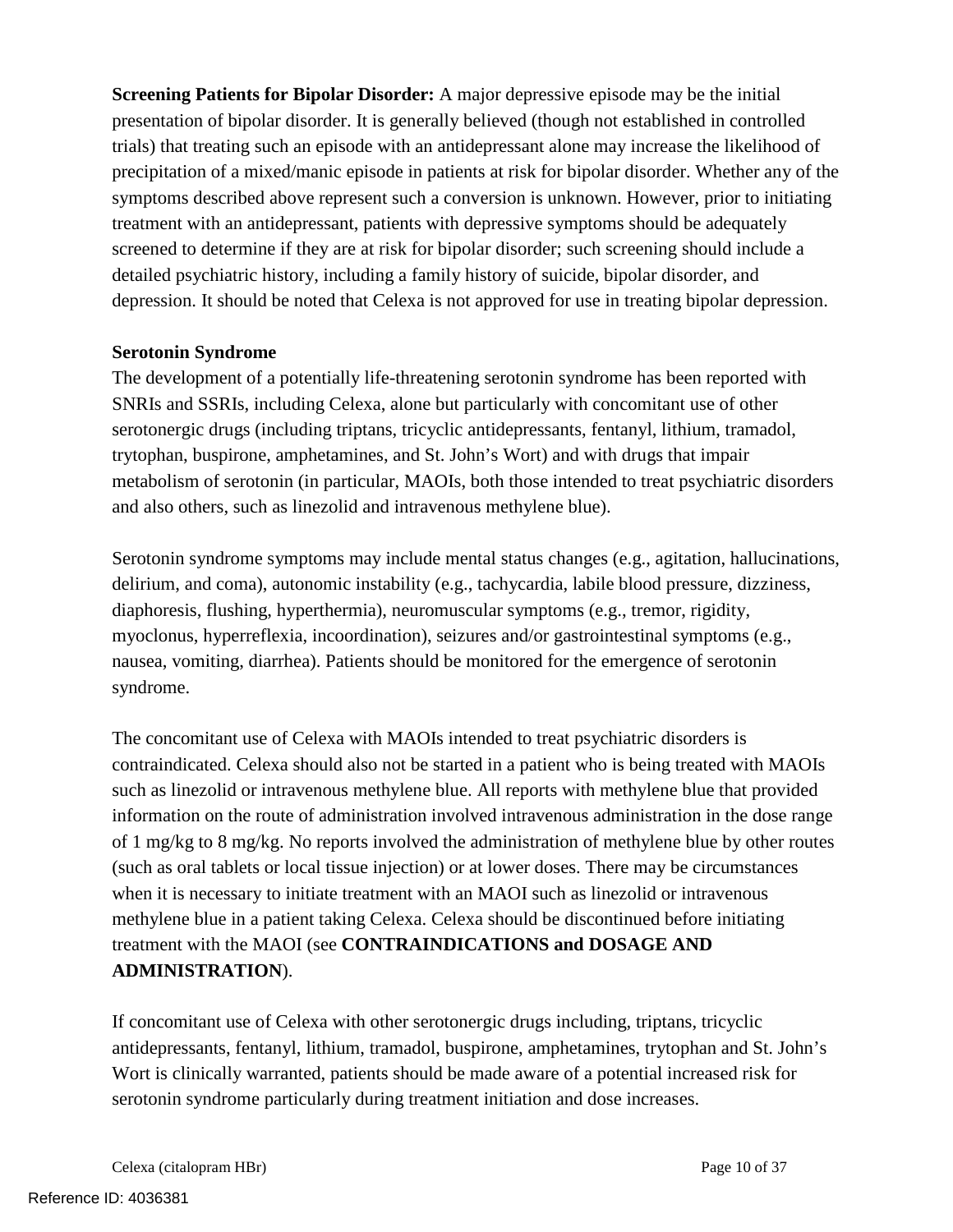immediately if the above events occur and supportive symptomatic treatment should be initiated. Treatment with Celexa and any concomitant serotonergic agents should be discontinued

## **Angle Closure Glaucoma**

 The pupillary dilation that occurs following use of many antidepressant drugs including Celexa may trigger an angle closure attack in a patient with anatomically narrow angles who does not have a patent iridectomy.

## **PRECAUTIONS**

## **General**

## Discontinuation of Treatment with Celexa

 During marketing of Celexa and other SSRIs and SNRIs (serotonin and norepinephrine reuptake inhibitors), there have been spontaneous reports of adverse events occurring upon discontinuation of these drugs, particularly when abrupt, including the following: dysphoric mood, irritability, agitation, dizziness, sensory disturbances (e.g., paresthesias such as electric shock sensations), anxiety, confusion, headache, lethargy, emotional lability, insomnia, and hypomania. While these events are generally self-limiting, there have been reports of serious discontinuation symptoms.

Patients should be monitored for these symptoms when discontinuing treatment with Celexa. A gradual reduction in the dose rather than abrupt cessation is recommended whenever possible. If intolerable symptoms occur following a decrease in the dose or upon discontinuation of treatment, then resuming the previously prescribed dose may be considered. Subsequently, the physician may continue decreasing the dose but at a more gradual rate (see **DOSAGE AND ADMINISTRATION**).

## Abnormal Bleeding

 SSRIs and SNRIs, including Celexa, may increase the risk of bleeding events. Concomitant use of aspirin, nonsteroidal anti-inflammatory drugs, warfarin, and other anticoagulants may add to the risk. Case reports and epidemiological studies (case-control and cohort design) have demonstrated an association between use of drugs that interfere with serotonin reuptake and the occurrence of gastrointestinal bleeding. Bleeding events related to SSRIs and SNRIs use have ranged from ecchymoses, hematomas, epistaxis, and petechiae to life-threatening hemorrhages.

Patients should be cautioned about the risk of bleeding associated with the concomitant use of Celexa and NSAIDs, aspirin, or other drugs that affect coagulation.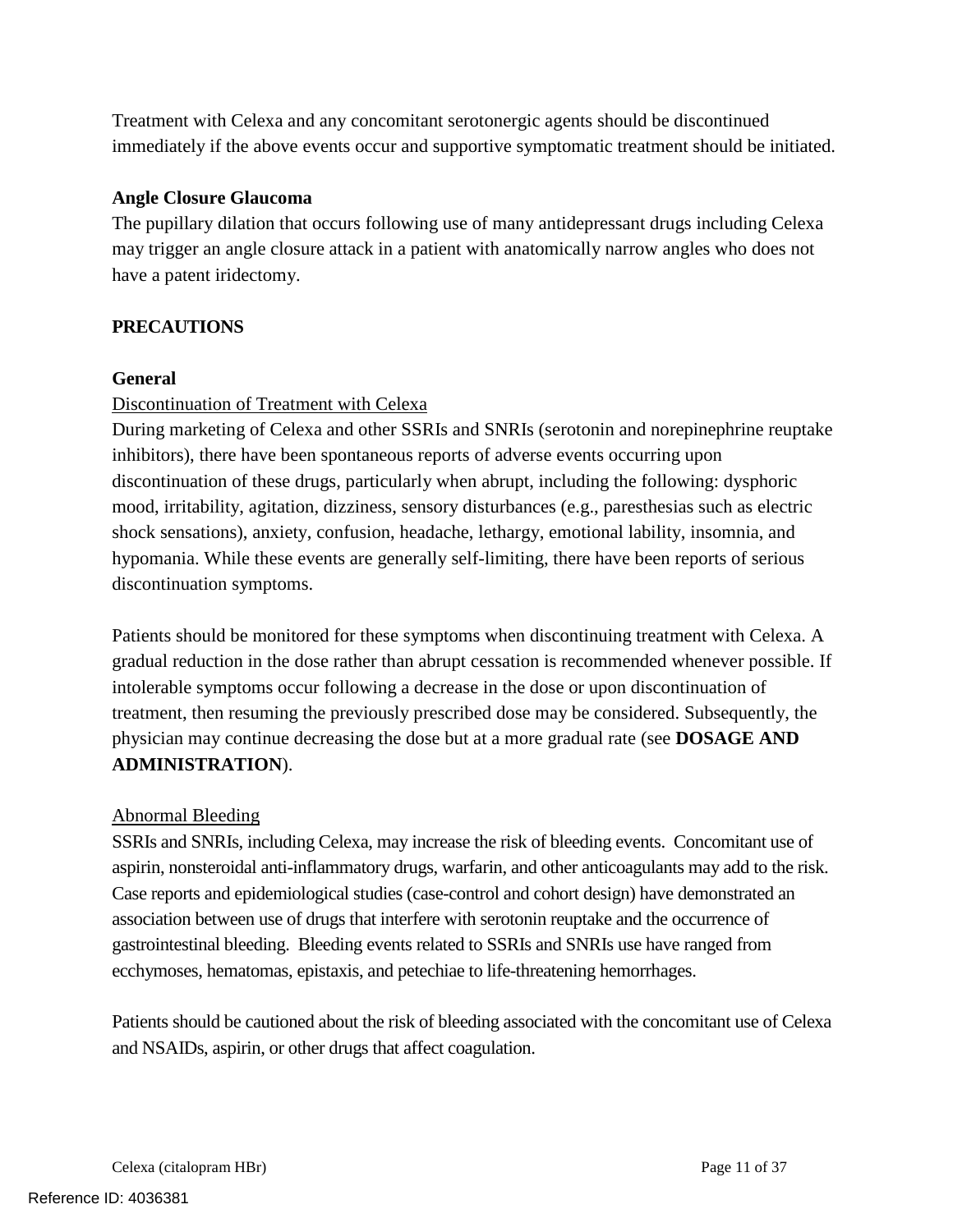## Hyponatremia

 Hyponatremia may occur as a result of treatment with SSRIs and SNRIs, including Celexa. In many hormone secretion (SIADH), and was reversible when Celexa was discontinued. Cases with serum cases, this hyponatremia appears to be the result of the syndrome of inappropriate antidiuretic sodium lower than 110 mmol/L have been reported. Elderly patients may be at greater risk of developing hyponatremia with SSRIs and SNRIs. Also, patients taking diuretics or who are otherwise volume depleted may be at greater risk (see **Geriatric Use**). Discontinuation of Celexa should be considered in patients with symptomatic hyponatremia and appropriate medical intervention should be instituted.

Signs and symptoms of hyponatremia include headache, difficulty concentrating, memory impairment, confusion, weakness, and unsteadiness, which may lead to falls. Signs and symptoms associated with more severe and/or acute cases have included hallucination, syncope, seizure, coma, respiratory arrest, and death.

## Activation of Mania/Hypomania

In placebo-controlled trials of Celexa, some of which included patients with bipolar disorder, activation of mania/hypomania was reported in 0.2% of 1063 patients treated with Celexa and in none of the 446 patients treated with placebo. Activation of mania/hypomania has also been reported in a small proportion of patients with major affective disorders treated with other marketed antidepressants. As with all antidepressants, Celexa should be used cautiously in patients with a history of mania.

## Seizures

 years of exposure) and 0.5% of patients treated with placebo (a rate of one patient per 50 years of Although anticonvulsant effects of citalopram have been observed in animal studies, Celexa has not been systematically evaluated in patients with a seizure disorder. These patients were excluded from clinical studies during the product's premarketing testing. In clinical trials of Celexa, seizures occurred in 0.3% of patients treated with Celexa (a rate of one patient per 98 exposure). Like other antidepressants, Celexa should be introduced with care in patients with a history of seizure disorder.

## Interference with Cognitive and Motor Performance

In studies in normal volunteers, Celexa in doses of 40 mg/day did not produce impairment of intellectual function or psychomotor performance. Because any psychoactive drug may impair judgment, thinking, or motor skills, however, patients should be cautioned about operating hazardous machinery, including automobiles, until they are reasonably certain that Celexa therapy does not affect their ability to engage in such activities.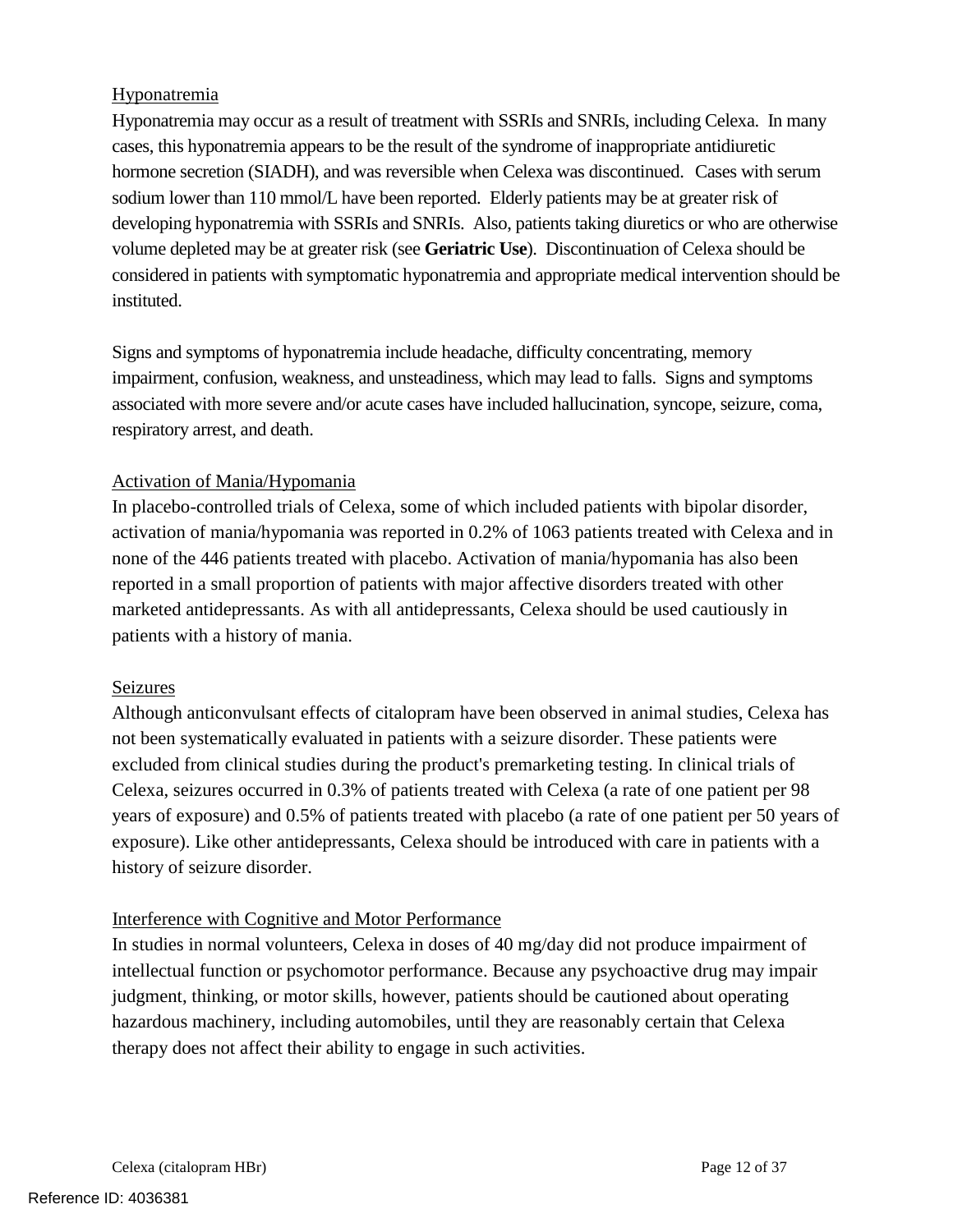## Use in Patients with Concomitant Illness

 cause hypokalemia or hypomagnesemia. (see **WARNINGS**). Clinical experience with Celexa in patients with certain concomitant systemic illnesses is limited. Due to the risk of QT prolongation, citalopram use should be avoided in patients with certain cardiac conditions, and ECG monitoring is advised if Celexa must be used in such patients. Electrolytes should be monitored in treating patients with diseases or conditions that

In subjects with hepatic impairment, citalopram clearance was decreased and plasma concentrations were increased. The use of Celexa in hepatically impaired patients should be approached with caution and a lower maximum dosage is recommended (see **DOSAGE AND ADMINISTRATION**).

 evaluated during chronic treatment with Celexa, however, it should be used with caution in such Because citalopram is extensively metabolized, excretion of unchanged drug in urine is a minor route of elimination. Until adequate numbers of patients with severe renal impairment have been patients (see **DOSAGE AND ADMINISTRATION**).

## **Information for Patients**

Physicians are advised to discuss the following issues with patients for whom they prescribe Celexa.

Patients should be cautioned about the risk of serotonin syndrome with the concomitant use of **Celexa** and triptans, tramadol or other serotonergic agents.

 susceptible individuals, can lead to an episode of angle closure glaucoma. Pre-existing factor for angle closure glaucoma. Patients may wish to be examined to determine whether Patients should be advised that taking Celexa can cause mild pupillary dilation, which in glaucoma is almost always open-angle glaucoma because angle closure glaucoma, when diagnosed, can be treated definitively with iridectomy. Open-angle glaucoma is not a risk they are susceptible to angle closure, and have a prophylactic procedure (e.g., iridectomy), if they are susceptible.

 certain that Celexa therapy does not affect their ability to engage in such activities. Although in controlled studies Celexa has not been shown to impair psychomotor performance, any psychoactive drug may impair judgment, thinking, or motor skills, so patients should be cautioned about operating hazardous machinery, including automobiles, until they are reasonably

 use of Celexa and alcohol in depressed patients is not advised. Patients should be told that, although Celexa has not been shown in experiments with normal subjects to increase the mental and motor skill impairments caused by alcohol, the concomitant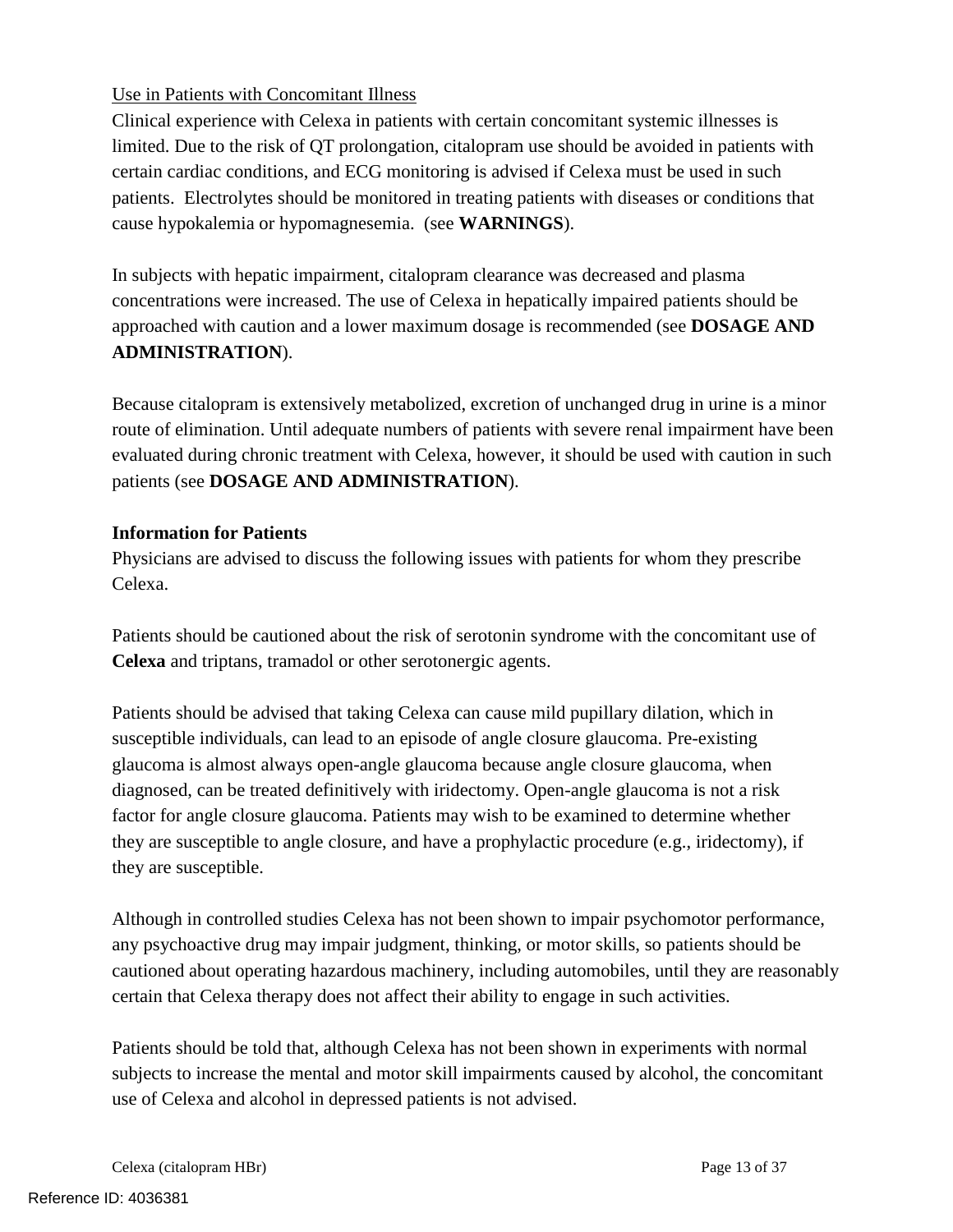Patients should be advised to inform their physician if they are taking, or plan to take, any prescription or over-the-counter drugs, as there is a potential for interactions.

Patients should be cautioned about the concomitant use of Celexa and NSAIDs, aspirin, warfarin, or other drugs that affect coagulation since combined use of psychotropic drugs that interfere with serotonin reuptake and these agents has been associated with an increased risk of bleeding.

Patients should be advised to notify their physician if they become pregnant or intend to become pregnant during therapy.

Patients should be advised to notify their physician if they are breastfeeding an infant.

While patients may notice improvement with Celexa therapy in 1 to 4 weeks, they should be advised to continue therapy as directed.

Prescribers or other health professionals should inform patients, their families, and their caregivers about the benefits and risks associated with treatment with Celexa and should counsel them in its appropriate use. A patient Medication Guide about "Antidepressant Medicines, Depression and other Serious Mental Illness, and Suicidal Thoughts or Actions" is available for Celexa. The prescriber or health professional should instruct patients, their families, and their caregivers to read the Medication Guide and should assist them in understanding its contents. Patients should be given the opportunity to discuss the contents of the Medication Guide and to obtain answers to any questions they may have. The complete text of the Medication Guide is reprinted at the end of this document.

Patients should be advised of the following issues and asked to alert their prescriber if these occur while taking Celexa.

**Clinical Worsening and Suicide Risk:** Patients, their families, and their caregivers should be encouraged to be alert to the emergence of anxiety, agitation, panic attacks, insomnia, irritability, hostility, aggressiveness, impulsivity, akathisia (psychomotor restlessness), hypomania, mania, other unusual changes in behavior, worsening of depression, and suicidal ideation, especially early during antidepressant treatment and when the dose is adjusted up or down. Families and caregivers of patients should be advised to look for the emergence of such symptoms on a dayto-day basis, since changes may be abrupt. Such symptoms should be reported to the patient's prescriber or health professional, especially if they are severe, abrupt in onset, or were not part of the patient's presenting symptoms. Symptoms such as these may be associated with an increased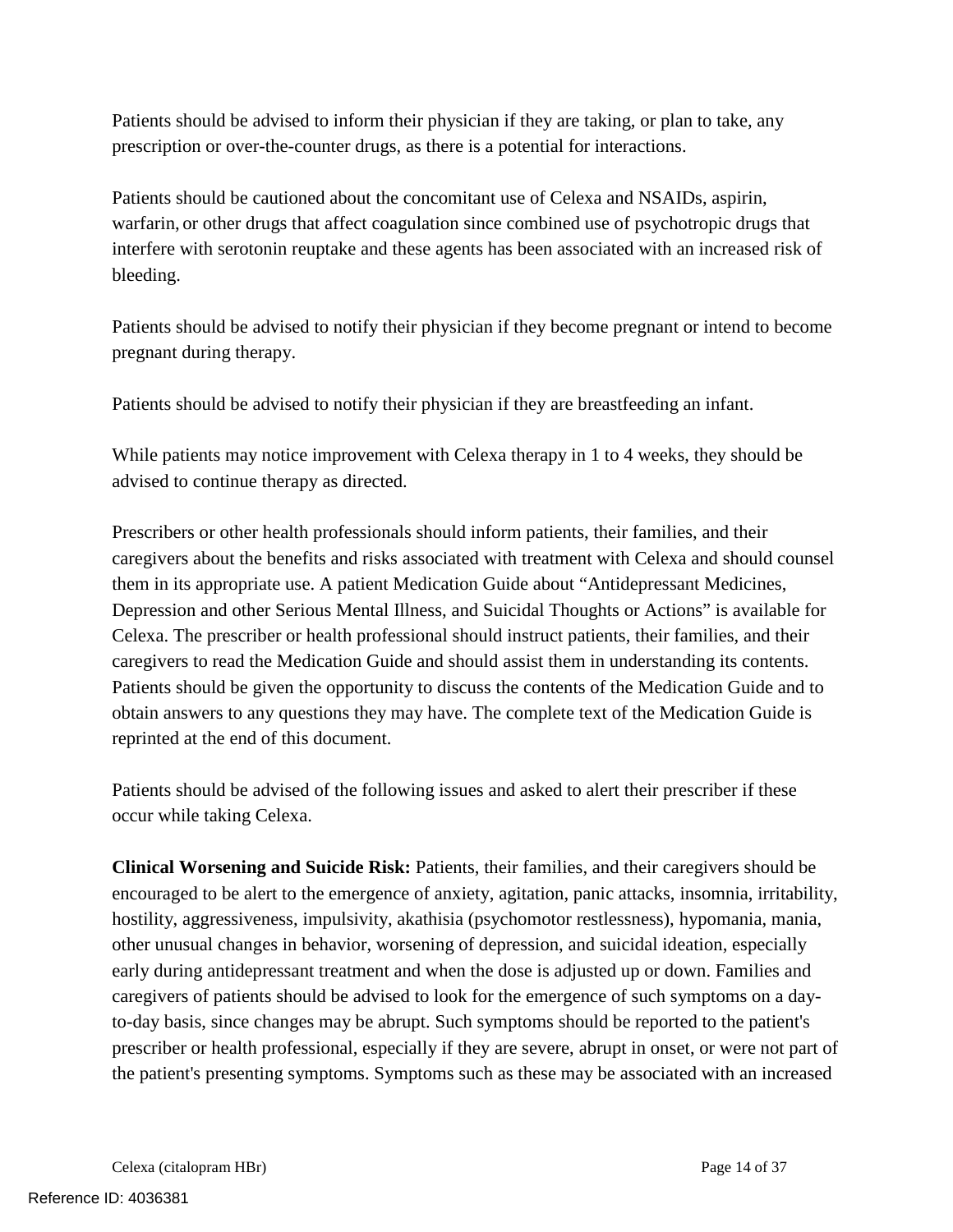risk for suicidal thinking and behavior and indicate a need for very close monitoring and possibly changes in the medication.

## **Laboratory Tests**

There are no specific laboratory tests recommended.

## **Drug Interactions**

# **ADMINISTRATION. Serotonergic Drugs**: See **CONTRAINDICATIONS**, **WARNINGS, and DOSAGE AND**

 SSRI and a triptan. If concomitant treatment of Celexa with a triptan is clinically warranted, **Triptans**: There have been rare postmarketing reports of serotonin syndrome with use of an careful observation of the patient is advised, particularly during treatment initiation and dose increases (see **WARNINGS - Serotonin Syndrome**).

CNS Drugs - Given the primary CNS effects of citalopram, caution should be used when it is taken in combination with other centrally acting drugs.

 Alcohol - Although citalopram did not potentiate the cognitive and motor effects of alcohol in a clinical trial, as with other psychotropic medications, the use of alcohol by depressed patients taking Celexa is not recommended.

# Monoamine Oxidase Inhibitors (MAOIs) - See **CONTRAINDICATIONS**, **WARNINGS and DOSAGE AND ADMINISTRATION**.

 Drugs That Interfere With Hemostasis (NSAIDs, Aspirin, Warfarin, etc.) - Serotonin release by platelets plays an important role in hemostasis. Epidemiological studies of the case-control and cohort design that have demonstrated an association between use of psychotropic drugs that interfere with serotonin reuptake and the occurrence of upper gastrointestinal bleeding have also shown that concurrent use of an NSAID or aspirin may potentiate the risk of bleeding. Altered anticoagulant effects, including increased bleeding, have been reported when SSRIs and SNRIs are coadministered with warfarin. Patients receiving warfarin therapy should be carefully monitored when Celexa is initiated or discontinued.

AUC and  $C_{\text{max}}$  of 43% and 39%, respectively. Cimetidine - In subjects who had received 21 days of 40 mg/day Celexa, combined administration of 400 mg twice a day cimetidine for 8 days resulted in an increase in citalopram

Celexa 20 mg/day is the maximum recommended dose for patients taking concomitant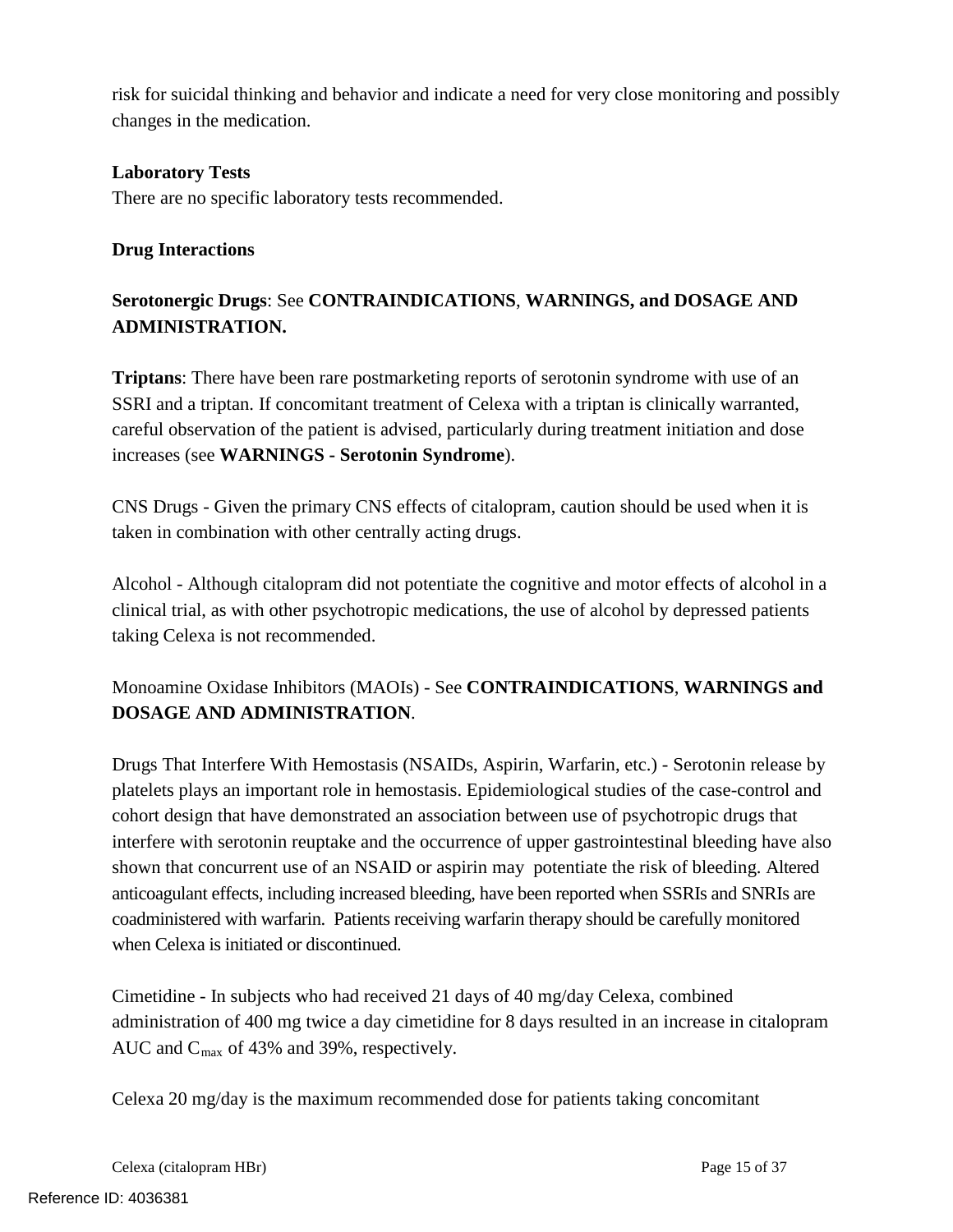# cimetidine because of the risk of QT prolongation (see **WARNINGS** and **DOSAGE AND ADMINISTRATION**).

Digoxin - In subjects who had received 21 days of 40 mg/day Celexa, combined administration of Celexa and digoxin (single dose of 1 mg) did not significantly affect the pharmacokinetics of either citalopram or digoxin.

 Lithium - Coadministration of Celexa (40 mg/day for 10 days) and lithium (30 mmol/day for 5 days) had no significant effect on the pharmacokinetics of citalopram or lithium. Nevertheless, plasma lithium levels should be monitored with appropriate adjustment to the lithium dose in accordance with standard clinical practice. Because lithium may enhance the serotonergic effects of citalopram, caution should be exercised when Celexa and lithium are coadministered.

 citalopram 40 mg given once daily for 11 days was associated with a mean increase in QTc Pimozide - In a controlled study, a single dose of pimozide 2 mg co-administered with values of approximately 10 msec compared to pimozide given alone. Citalopram did not alter the mean AUC or  $C_{\text{max}}$  of pimozide. The mechanism of this pharmacodynamic interaction is not known.

 Theophylline - Combined administration of Celexa (40 mg/day for 21 days) and the CYP1A2 theophylline. The effect of theophylline on the pharmacokinetics of citalopram was not substrate theophylline (single dose of 300 mg) did not affect the pharmacokinetics of evaluated.

Sumatriptan - There have been rare postmarketing reports describing patients with weakness, hyperreflexia, and incoordination following the use of a SSRI and sumatriptan. If concomitant treatment with sumatriptan and an SSRI (e.g., fluoxetine, fluvoxamine, paroxetine, sertraline, citalopram) is clinically warranted, appropriate observation of the patient is advised.

 significance of which is unknown. Warfarin - Administration of 40 mg/day Celexa for 21 days did not affect the pharmacokinetics of warfarin, a CYP3A4 substrate. Prothrombin time was increased by 5%, the clinical

Carbamazepine - Combined administration of Celexa (40 mg/day for 14 days) and carbamazepine (titrated to 400 mg/day for 35 days) did not significantly affect the pharmacokinetics of carbamazepine, a CYP3A4 substrate. Although trough citalopram plasma levels were unaffected, given the enzyme-inducing properties of carbamazepine, the possibility that carbamazepine might increase the clearance of citalopram should be considered if the two drugs are coadministered.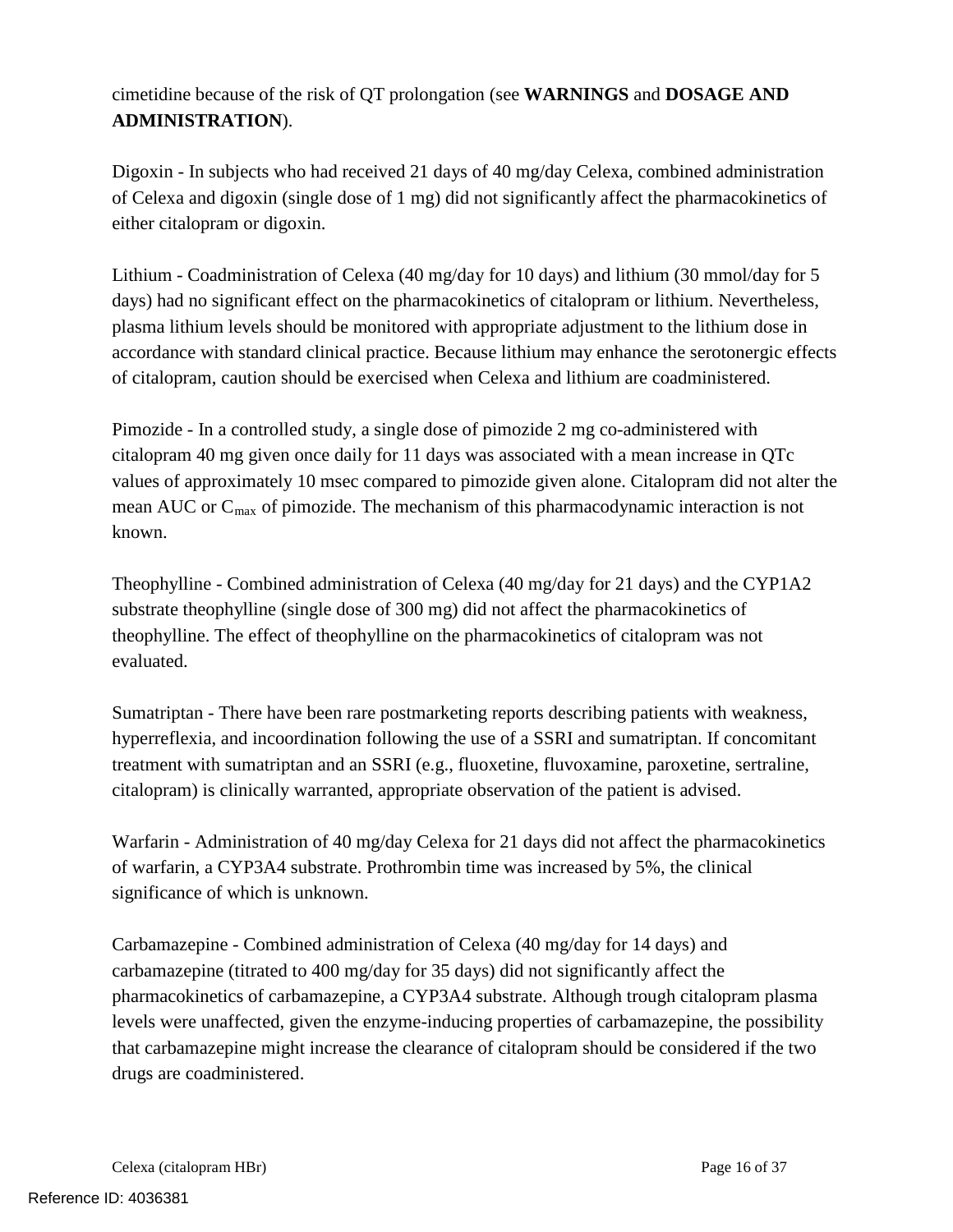Triazolam - Combined administration of Celexa (titrated to 40 mg/day for 28 days) and the CYP3A4 substrate triazolam (single dose of 0.25 mg) did not significantly affect the pharmacokinetics of either citalopram or triazolam.

Ketoconazole - Combined administration of Celexa (40 mg) and ketoconazole (200 mg) decreased the  $C_{\text{max}}$  and AUC of ketoconazole by 21% and 10%, respectively, and did not significantly affect the pharmacokinetics of citalopram.

CYP2C19 Inhibitors - Celexa 20 mg/day is the maximum recommended dose for patients taking concomitant CYP2C19 inhibitors because of the risk of QT prolongation (see **WARNINGS, DOSAGE AND ADMINISTRATION, AND CLINICAL PHARMACOLOGY**).

 Metoprolol - Administration of 40 mg/day Celexa for 22 days resulted in a two-fold increase in metoprolol had no clinically significant effects on blood pressure or heart rate. the plasma levels of the beta-adrenergic blocker metoprolol. Increased metoprolol plasma levels have been associated with decreased cardioselectivity. Coadministration of Celexa and

 Imipramine and Other Tricyclic Antidepressants (TCAs) - *In vitro* studies suggest that citalopram is a relatively weak inhibitor of CYP2D6. Coadministration of Celexa (40 mg/day for 10 days) with the TCA imipramine (single dose of 100 mg), a substrate for CYP2D6, did not significantly affect the plasma concentrations of imipramine or citalopram. However, the concentration of the imipramine metabolite desipramine was increased by approximately 50%. The clinical significance of the desipramine change is unknown. Nevertheless, caution is indicated in the coadministration of TCAs with Celexa.

 Electroconvulsive Therapy (ECT) - There are no clinical studies of the combined use of electroconvulsive therapy (ECT) and Celexa.

## **Carcinogenesis, Mutagenesis, Impairment of Fertility**

## **Carcinogenesis**

Citalopram was administered in the diet to NMRI/BOM strain mice and COBS WI strain rats for 18 and 24 months, respectively. There was no evidence for carcinogenicity of citalopram in mice receiving up to 240 mg/kg/day, which is equivalent to 20 times the maximum recommended human daily dose (MRHD) of 60 mg on a surface area (mg/m<sup>2</sup>) basis. There was an increased incidence of small intestine carcinoma in rats receiving 8 or 24 mg/kg/day, doses which are approximately 1.3 and 4 times the MRHD, respectively, on a mg/m<sup>2</sup> basis. A no-effect dose for this finding was not established. The relevance of these findings to humans is unknown.

## Mutagenesis

Citalopram was mutagenic in the *in vitro* bacterial reverse mutation assay (Ames test) in 2 of 5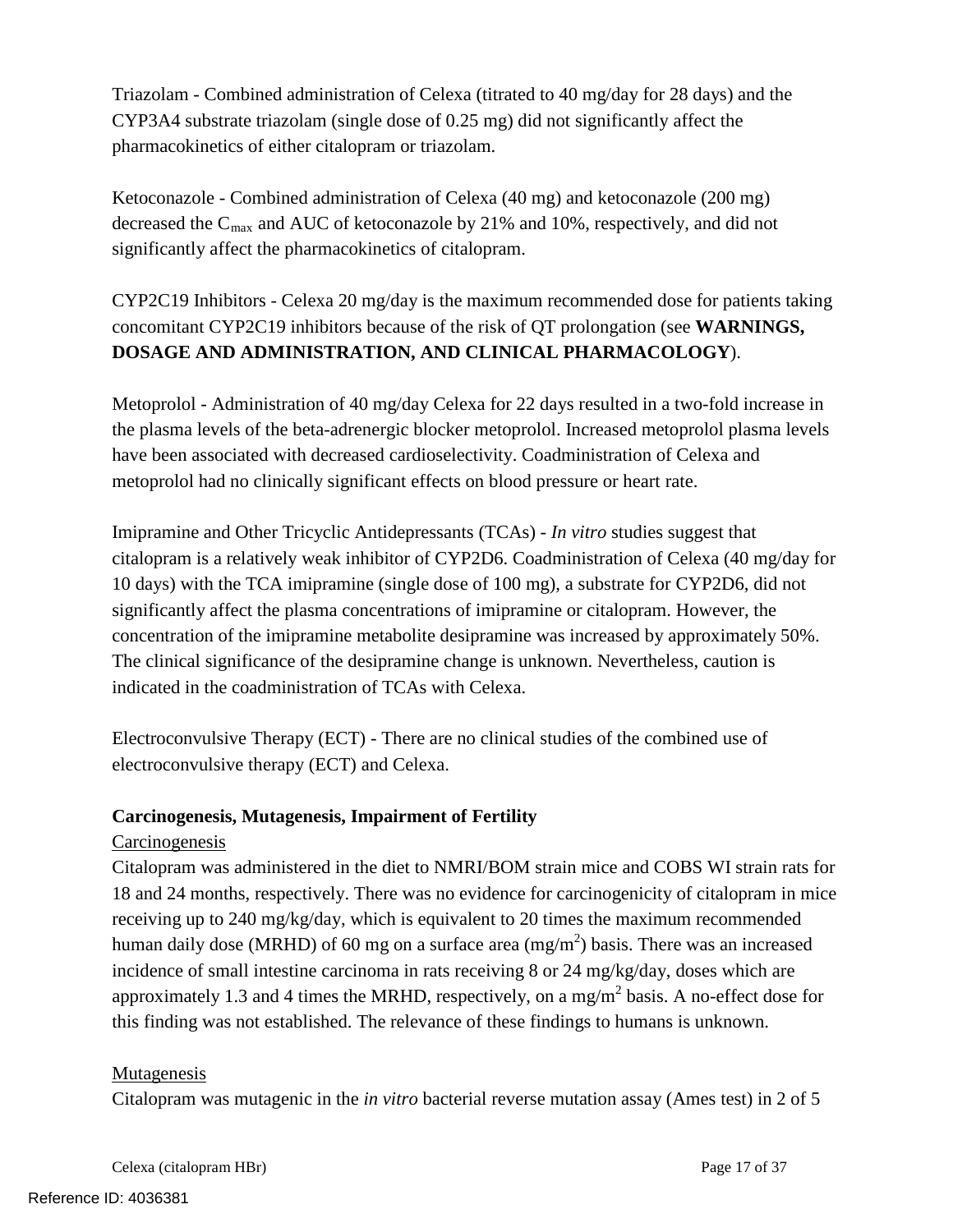clastogenic in the *in vitro* Chinese hamster lung cell assay for chromosomal aberrations in the presence and absence of metabolic activation. Citalopram was not mutagenic in the *in vitro* bacterial strains (Salmonella TA98 and TA1537) in the absence of metabolic activation. It was mammalian forward gene mutation assay (HPRT) in mouse lymphoma cells or in a coupled *in vitro/in vivo* unscheduled DNA synthesis (UDS) assay in rat liver. It was not clastogenic in the *in vitro* chromosomal aberration assay in human lymphocytes or in two *in vivo* mouse micronucleus assays.

## Impairment of Fertility

When citalopram was administered orally to 16 male and 24 female rats prior to and throughout mating and gestation at doses of 32, 48, and 72 mg/kg/day, mating was decreased at all doses, and fertility was decreased at doses  $> 32$  mg/kg/day, approximately 5 times the MRHD of 60 mg/day on a body surface area (mg/m<sup>2</sup>) basis. Gestation duration was increased at 48 mg/kg/day, approximately 8 times the MRHD.

## **Pregnancy**

## Pregnancy Category C

In animal reproduction studies, citalopram has been shown to have adverse effects on embryo/fetal and postnatal development, including teratogenic effects, when administered at doses greater than human therapeutic doses.

 maternal toxicity (clinical signs, decreased body weight gain). The developmental, no-effect dose In two rat embryo/fetal development studies, oral administration of citalopram (32, 56, or 112 mg/kg/day) to pregnant animals during the period of organogenesis resulted in decreased embryo/fetal growth and survival and an increased incidence of fetal abnormalities (including cardiovascular and skeletal defects) at the high dose, which is approximately 18 times the MRHD of 60 mg/day on a body surface area  $(mg/m^2)$  basis. This dose was also associated with of 56 mg/kg/day is approximately 9 times the MRHD on a mg/m<sup>2</sup> basis. In a rabbit study, no adverse effects on embryo/fetal development were observed at doses of up to 16 mg/kg/day, or approximately 5 times the MRHD on a mg/m<sup>2</sup> basis. Thus, teratogenic effects were observed at a maternally toxic dose in the rat and were not observed in the rabbit.

When female rats were treated with citalopram (4.8, 12.8, or 32 mg/kg/day) from late gestation through weaning, increased offspring mortality during the first 4 days after birth and persistent offspring growth retardation were observed at the highest dose, which is approximately 5 times the MRHD on a mg/m<sup>2</sup> basis. The no-effect dose of 12.8 mg/kg/day is approximately 2 times the MRHD on a mg/m<sup>2</sup> basis. Similar effects on offspring mortality and growth were seen when dams were treated throughout gestation and early lactation at doses  $> 24$  mg/kg/day, approximately 4 times the MRHD on a mg/m<sup>2</sup> basis. A no-effect dose was not determined in that study.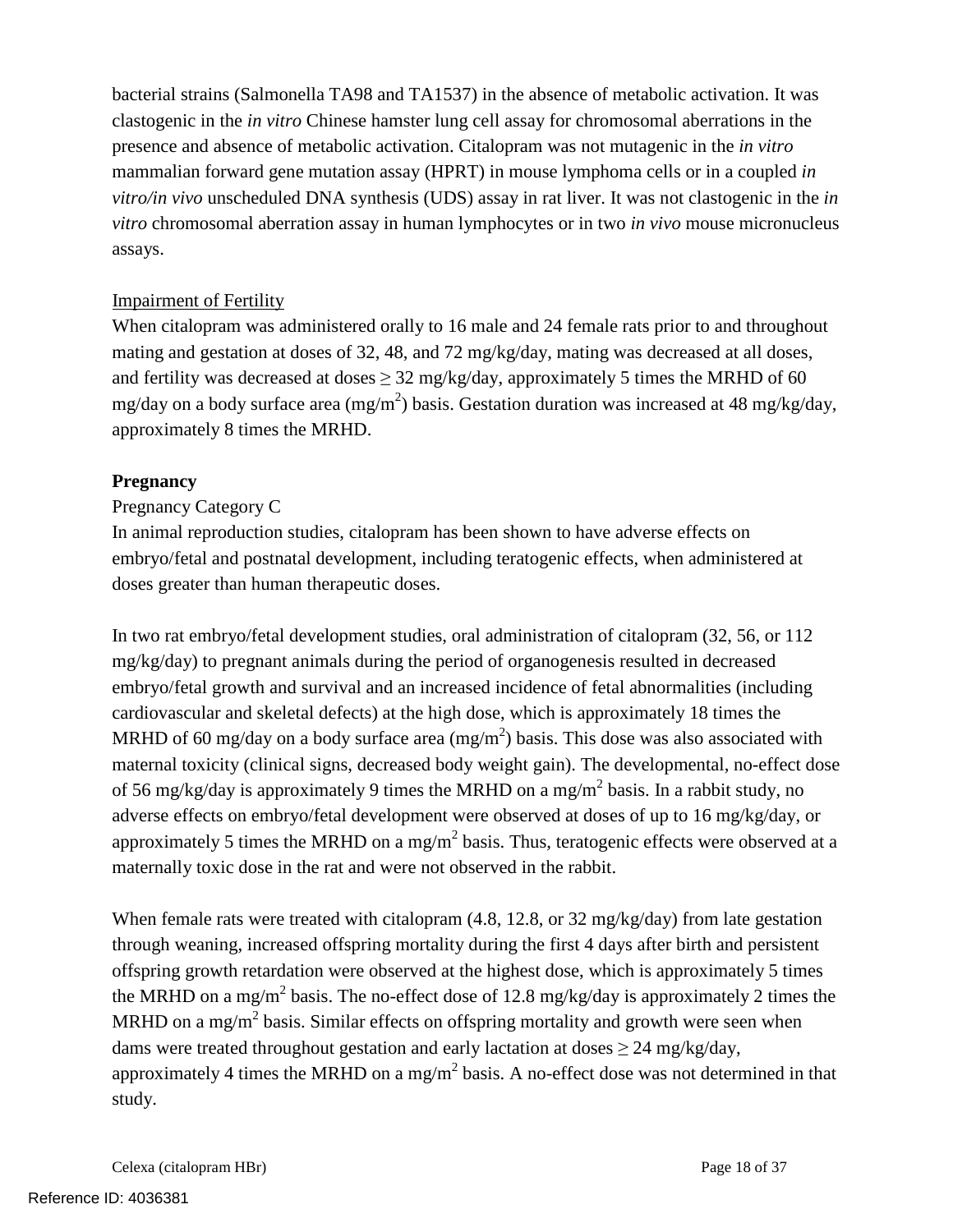There are no adequate and well-controlled studies in pregnant women; therefore, citalopram should be used during pregnancy only if the potential benefit justifies the potential risk to the fetus.

#### **Pregnancy-Nonteratogenic Effects**

 hypertonia, hyperreflexia, tremor, jitteriness, irritability, and constant crying. These features are Neonates exposed to Celexa and other SSRIs or serotonin and norepinephrine reuptake inhibitors (SNRIs), late in the third trimester, have developed complications requiring prolonged hospitalization, respiratory support, and tube feeding. Such complications can arise immediately upon delivery. Reported clinical findings have included respiratory distress, cyanosis, apnea, seizures, temperature instability, feeding difficulty, vomiting, hypoglycemia, hypotonia, consistent with either a direct toxic effect of SSRIs and SNRIs or, possibly, a drug discontinuation syndrome. It should be noted that, in some cases, the clinical picture is consistent with serotonin syndrome (see **WARNINGS: Serotonin Syndrome**).

Infants exposed to SSRIs in pregnancy may have an increased risk for persistent pulmonary hypertension of the newborn (PPHN). PPHN occurs in 1- 2 per 1,000 live births in the general population and is associated with substantial neonatal morbidity and mortality. Several recent epidemiologic studies suggest a positive statistical association between SSRI use (including Celexa) in pregnancy and PPHN. Other studies do not show a significant statistical association.

 increase in relapse of their major depression compared to those women who remained on Physicians should also note the results of a prospective longitudinal study of 201 pregnant women with a history of major depression, who were either on antidepressants or had received antidepressants less than 12 weeks prior to their last menstrual period, and were in remission. Women who discontinued antidepressant medication during pregnancy showed a significant antidepressant medication throughout pregnancy.

 potential risks of taking an SSRI, along with the established benefits of treating depression with When treating a pregnant woman with Celexa, the physician should carefully consider both the an antidepressant. This decision can only be made on a case by case basis (see **DOSAGE AND ADMINISTRATION**).

## **Labor and Delivery**

The effect of Celexa on labor and delivery in humans is unknown.

## **Nursing Mothers**

As has been found to occur with many other drugs, citalopram is excreted in human breast milk. There have been two reports of infants experiencing excessive somnolence, decreased feeding,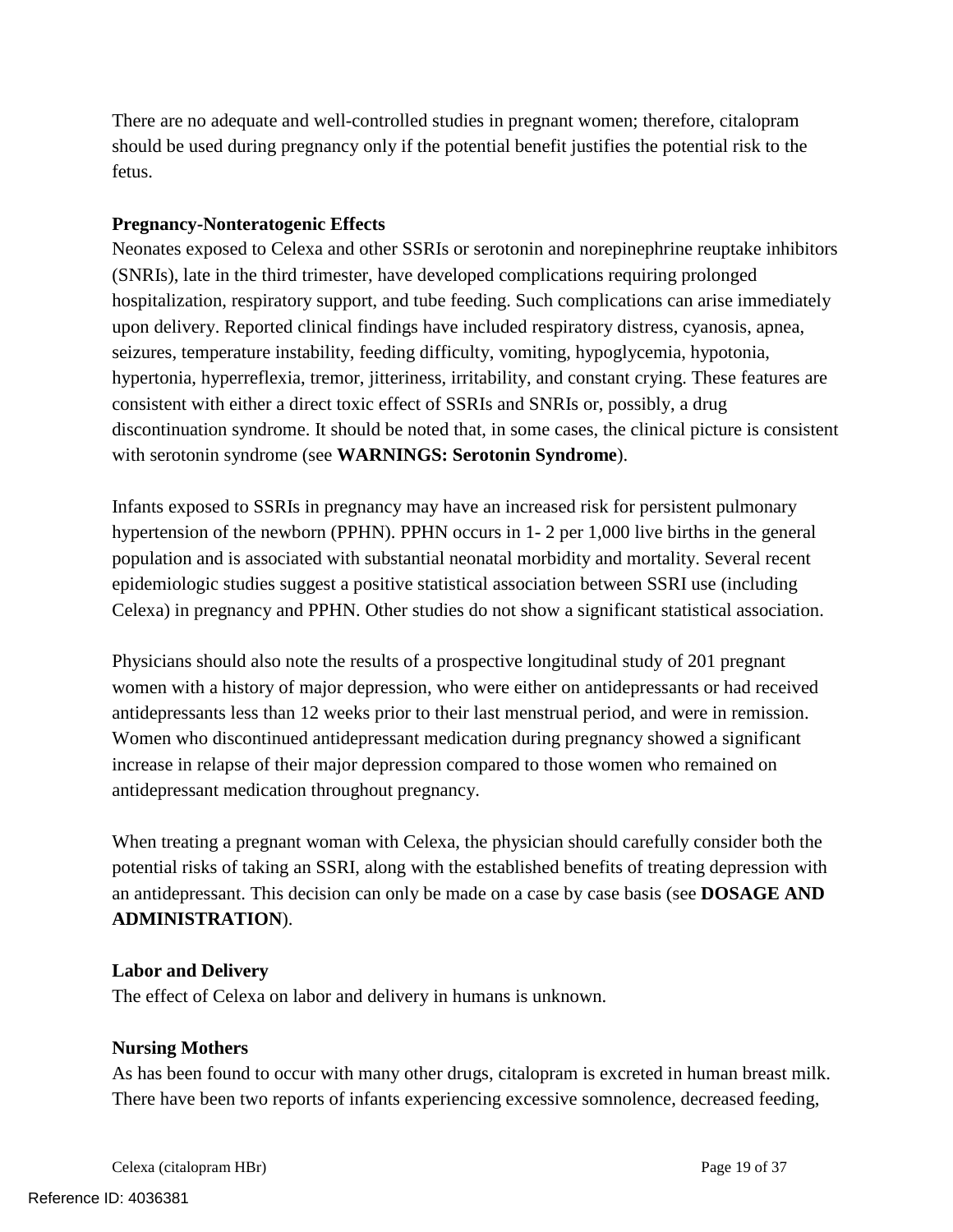and weight loss in association with breastfeeding from a citalopram-treated mother; in one case, the infant was reported to recover completely upon discontinuation of citalopram by its mother and in the second case, no follow-up information was available. The decision whether to continue or discontinue either nursing or Celexa therapy should take into account the risks of citalopram exposure for the infant and the benefits of Celexa treatment for the mother.

#### **Pediatric Use**

Safety and effectiveness in the pediatric population have not been established (see **BOXED WARNING and WARNINGS—Clinical Worsening and Suicide Risk**). Two placebocontrolled trials in 407 pediatric patients with MDD have been conducted with Celexa, and the data were not sufficient to support a claim for use in pediatric patients. Anyone considering the use of Celexa in a child or adolescent must balance the potential risks with the clinical need.

Decreased appetite and weight loss have been observed in association with the use of SSRIs. Consequently, regular monitoring of weight and growth should be performed in children and adolescents treated with Celexa.

#### **Geriatric Use**

Of 4422 patients in clinical studies of Celexa, 1357 were 60 and over, 1034 were 65 and over, and 457 were 75 and over. No overall differences in safety or effectiveness were observed between these subjects and younger subjects, and other reported clinical experience has not identified differences in responses between the elderly and younger patients, but greater sensitivity of some older individuals cannot be ruled out. Most elderly patients treated with Celexa in clinical trials received daily doses between 20 and 40 mg (see **DOSAGE AND ADMINISTRATION**).

SSRIs and SNRIs, including Celexa, have been associated with cases of clinically significant hyponatremia in elderly patients, who may be at greater risk for this adverse event (see **PRECAUTIONS**, Hyponatremia).

in subjects  $\geq 60$  years of age as compared to younger subjects, and its half-life was increased by In two pharmacokinetic studies, citalopram AUC was increased by 23% and 30%, respectively, 30% and 50%, respectively (see **CLINICAL PHARMACOLOGY**).

 20 mg/day is the maximum recommended dose for patients who are greater than 60 years of age (see **WARNINGS** and **DOSAGE AND ADMINISTRATION**).

## **ADVERSE REACTIONS**

 and/or normal subjects from 3 different groups of studies: 429 normal subjects in clinical The premarketing development program for Celexa included citalopram exposures in patients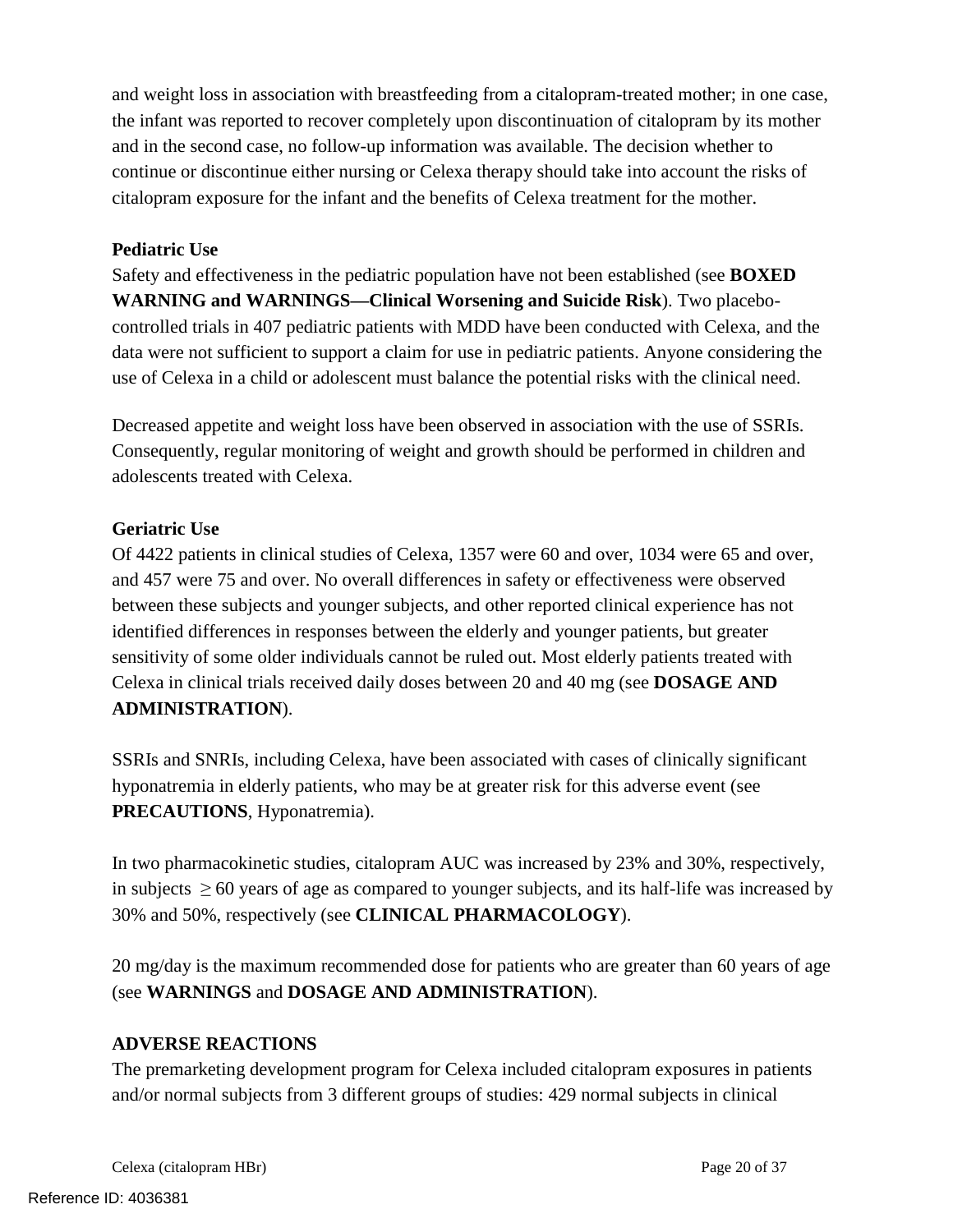pharmacology/pharmacokinetic studies; 4422 exposures from patients in controlled and uncontrolled clinical trials, corresponding to approximately 1370 patient-exposure years. There were, in addition, over 19,000 exposures from mostly open-label, European postmarketing studies. The conditions and duration of treatment with Celexa varied greatly and included (in overlapping categories) open-label and double-blind studies, inpatient and outpatient studies, fixed-dose and dose-titration studies, and short-term and long-term exposure. Adverse reactions were assessed by collecting adverse events, results of physical examinations, vital signs, weights, laboratory analyses, ECGs, and results of ophthalmologic examinations.

 provide a meaningful estimate of the proportion of individuals experiencing adverse events Adverse events during exposure were obtained primarily by general inquiry and recorded by clinical investigators using terminology of their own choosing. Consequently, it is not possible to without first grouping similar types of events into a smaller number of standardized event categories. In the tables and tabulations that follow, standard World Health Organization (WHO) terminology has been used to classify reported adverse events.

The stated frequencies of adverse events represent the proportion of individuals who experienced, at least once, a treatment-emergent adverse event of the type listed. An event was considered treatment-emergent if it occurred for the first time or worsened while receiving therapy following baseline evaluation.

## **Adverse Findings Observed in Short-Term, Placebo-Controlled Trials**

Adverse Events Associated with Discontinuation of Treatment

 adverse event, as compared to 8% of 446 patients receiving placebo. The adverse events Among 1063 depressed patients who received Celexa at doses ranging from 10 to 80 mg/day in placebo-controlled trials of up to 6 weeks in duration, 16% discontinued treatment due to an associated with discontinuation and considered drug-related (i.e., associated with discontinuation in at least 1% of Celexa-treated patients at a rate at least twice that of placebo) are shown in **TABLE 2**. It should be noted that one patient can report more than one reason for discontinuation and be counted more than once in this table.

#### **TABLE 2**

| Adverse Events Associated with Discontinuation of Treatment in Short-Term, |                                             |
|----------------------------------------------------------------------------|---------------------------------------------|
| <b>Placebo-Controlled, Depression Trials</b>                               |                                             |
|                                                                            |                                             |
|                                                                            | <b>Percentage of Patients Discontinuing</b> |
| <b>Due to Adverse Event</b>                                                |                                             |
| <b>Citalopram</b>                                                          | <b>Placebo</b>                              |
| $(N=1063)$                                                                 | $(N=446)$                                   |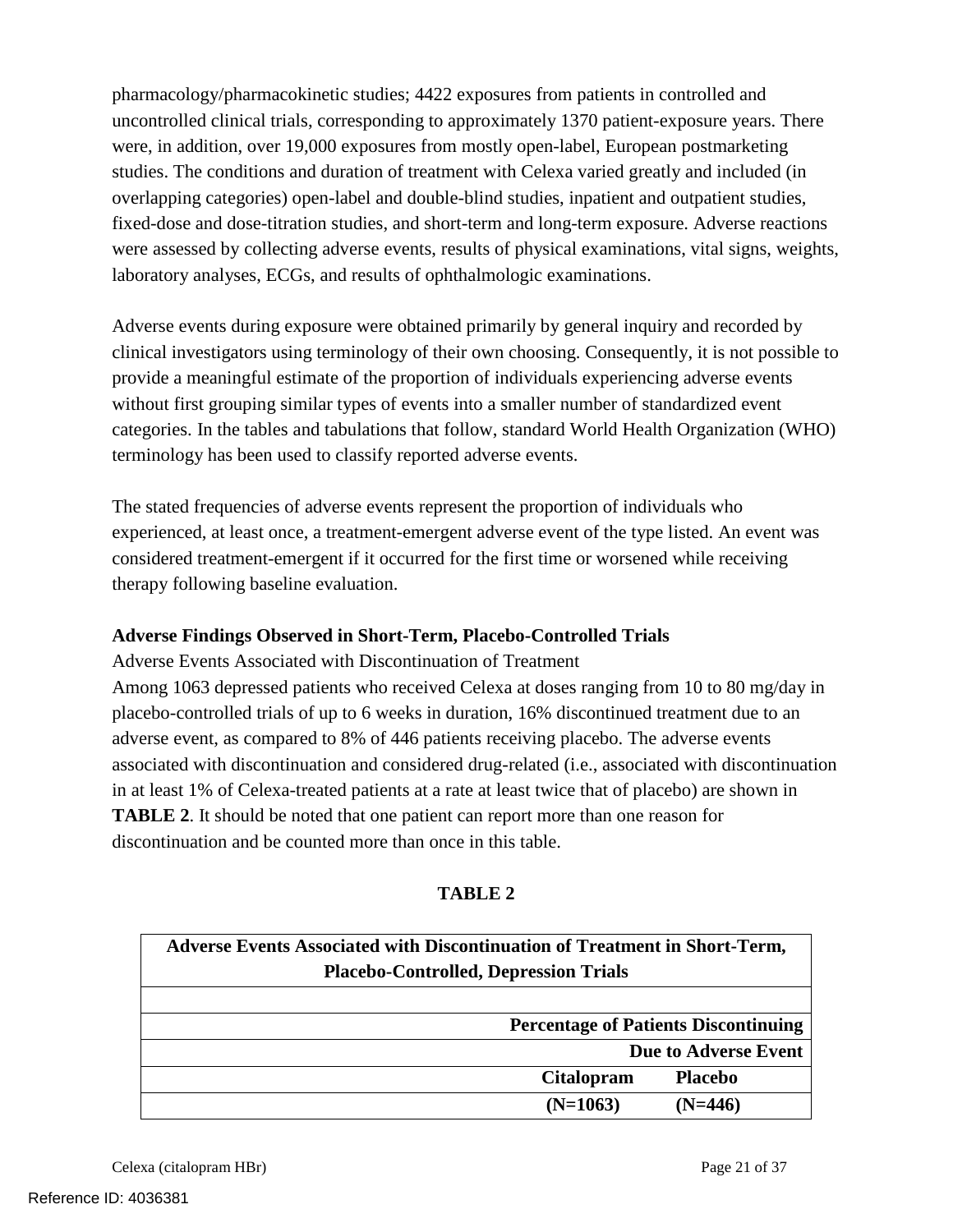| <b>Body System/Adverse Event</b>  |    |          |
|-----------------------------------|----|----------|
| <b>General</b>                    |    |          |
| Asthenia                          | 1% | ${<}1\%$ |
| <b>Gastrointestinal Disorders</b> |    |          |
| <b>Nausea</b>                     | 4% | 0%       |
| Dry Mouth                         | 1% | $< 1\%$  |
| Vomiting                          | 1% | 0%       |
| <b>Central and Peripheral</b>     |    |          |
| <b>Nervous System Disorders</b>   |    |          |
| <b>Dizziness</b>                  | 2% | ${<}1\%$ |
| <b>Psychiatric Disorders</b>      |    |          |
| Insomnia                          | 3% | 1%       |
| Somnolence                        | 2% | 1%       |
| Agitation                         | 1% | $<$ 1%   |

 Adverse Events Occurring at an Incidence of 2% or More Among Celexa-Treated Patients **Table 3** enumerates the incidence, rounded to the nearest percent, of treatment-emergent adverse events that occurred among 1063 depressed patients who received Celexa at doses ranging from 10 to 80 mg/day in placebo-controlled trials of up to 6 weeks in duration. Events included are those occurring in 2% or more of patients treated with Celexa and for which the incidence in patients treated with Celexa was greater than the incidence in placebo-treated patients.

The prescriber should be aware that these figures cannot be used to predict the incidence of adverse events in the course of usual medical practice where patient characteristics and other factors differ from those which prevailed in the clinical trials. Similarly, the cited frequencies cannot be compared with figures obtained from other clinical investigations involving different treatments, uses, and investigators. The cited figures, however, do provide the prescribing physician with some basis for estimating the relative contribution of drug and non-drug factors to the adverse event incidence rate in the population studied.

 5% or greater and at least twice the incidence in placebo patients was ejaculation disorder The only commonly observed adverse event that occurred in Celexa patients with an incidence of (primarily ejaculatory delay) in male patients (see **TABLE 3**).

## **TABLE 3**

| <b>Treatment-Emergent Adverse Events:</b>        |  |
|--------------------------------------------------|--|
| Incidence in Placebo-Controlled Clinical Trials* |  |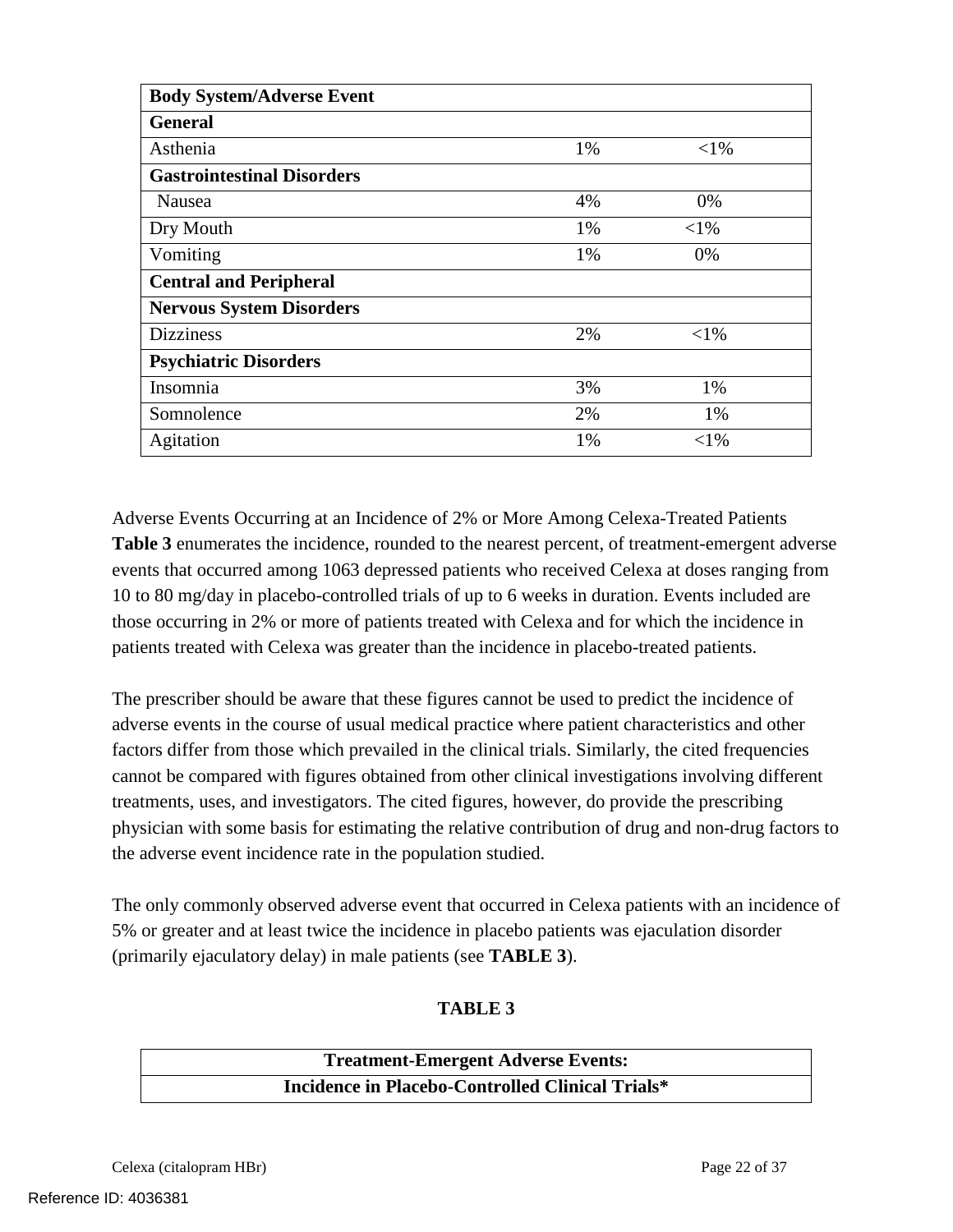|                                                          |               | (Percentage of Patients Reporting Event) |
|----------------------------------------------------------|---------------|------------------------------------------|
| <b>Body System/Adverse Event</b>                         | <b>Celexa</b> | <b>Placebo</b>                           |
|                                                          | $(N=1063)$    | $(N=446)$                                |
| <b>Autonomic Nervous System Disorders</b>                |               |                                          |
| Dry Mouth                                                | 20%           | 14%                                      |
| <b>Sweating Increased</b>                                | 11%           | 9%                                       |
| <b>Central &amp; Peripheral Nervous System Disorders</b> |               |                                          |
| Tremor                                                   | 8%            | 6%                                       |
| <b>Gastrointestinal Disorders</b>                        |               |                                          |
| Nausea                                                   | 21%           | 14%                                      |
| Diarrhea                                                 | 8%            | 5%                                       |
| Dyspepsia                                                | 5%            | 4%                                       |
| Vomiting                                                 | 4%            | 3%                                       |
| <b>Abdominal Pain</b>                                    | 3%            | 2%                                       |
| <b>General</b>                                           |               |                                          |
| Fatigue                                                  | 5%            | 3%                                       |
| Fever                                                    | 2%            | $<$ 1%                                   |
| <b>Musculoskeletal System Disorders</b>                  |               |                                          |
| Arthralgia                                               | 2%            | 1%                                       |
| Myalgia                                                  | 2%            | 1%                                       |
| <b>Psychiatric Disorders</b>                             |               |                                          |
| Somnolence                                               | 18%           | 10%                                      |
| Insomnia                                                 | 15%           | 14%                                      |
| Anxiety                                                  | 4%            | 3%                                       |
| Anorexia                                                 | 4%            | 2%                                       |
| Agitation                                                | 3%            | 1%                                       |
| Dysmenorrhea <sup>1</sup>                                | 3%            | 2%                                       |
| Libido Decreased                                         | 2%            | $<$ 1%                                   |
| Yawning                                                  | 2%            | $<$ 1%                                   |
| <b>Respiratory System Disorders</b>                      |               |                                          |
| <b>Upper Respiratory Tract Infection</b>                 | 5%            | 4%                                       |
| Rhinitis                                                 | 5%            | 3%                                       |
| <b>Sinusitis</b>                                         | 3%            | $<$ 1%                                   |
| <b>Urogenital</b>                                        |               |                                          |
| Ejaculation Disorder <sup>2,3</sup>                      | 6%            | 1%                                       |
| Impotence <sup>3</sup>                                   | 3%            | $<$ 1%                                   |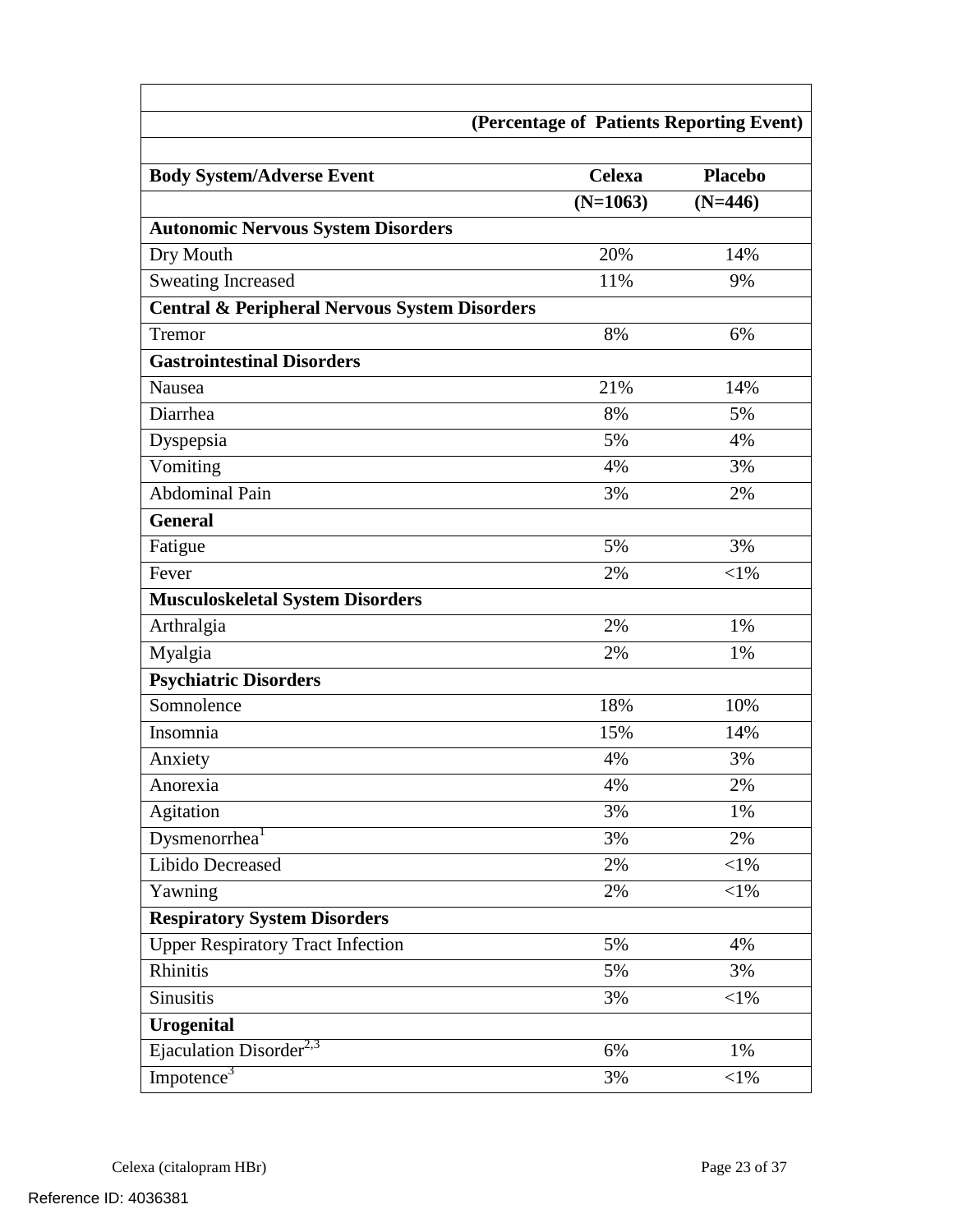\*Events reported by at least 2% of patients treated with Celexa are reported, except for the following events which had an incidence on placebo  $\geq$  Celexa: headache, asthenia, dizziness, constipation, palpitation, vision abnormal, sleep disorder, nervousness, pharyngitis, micturition disorder, back pain.

<sup>1</sup>Denominator used was for females only (N=638 Celexa; N=252 placebo).

<sup>2</sup>Primarily ejaculatory delay.

<sup>3</sup>Denominator used was for males only (N=425 Celexa; N=194 placebo).

## Dose Dependency of Adverse Events

 20, 40, and 60 mg. Jonckheere's trend test revealed a positive dose response (p<0.05) for the The potential relationship between the dose of Celexa administered and the incidence of adverse events was examined in a fixed-dose study in depressed patients receiving placebo or Celexa 10, following adverse events: fatigue, impotence, insomnia, sweating increased, somnolence, and yawning.

## Male and Female Sexual Dysfunction with SSRIs

Although changes in sexual desire, sexual performance, and sexual satisfaction often occur as manifestations of a psychiatric disorder, they may also be a consequence of pharmacologic treatment. In particular, some evidence suggests that SSRIs can cause such untoward sexual experiences.

 Reliable estimates of the incidence and severity of untoward experiences involving sexual desire, performance, and satisfaction are difficult to obtain, however, in part because patients and physicians may be reluctant to discuss them. Accordingly, estimates of the incidence of untoward sexual experience and performance cited in product labeling, are likely to underestimate their actual incidence.

The table below displays the incidence of sexual side effects reported by at least 2% of patients taking Celexa in a pool of placebo-controlled clinical trials in patients with depression.

| Treatment                   | Celexa                | Placebo               |
|-----------------------------|-----------------------|-----------------------|
|                             | $(425 \text{ males})$ | $(194 \text{ males})$ |
| <b>Abnormal Ejaculation</b> | 6.1%                  | 1%                    |
| (mostly ejaculatory delay)  | (males only)          | (males only)          |
| Libido Decreased            | 3.8%                  | ${<}1\%$              |
|                             | (males only)          | (males only)          |
| Impotence                   | 2.8%                  | $<$ 1%                |
|                             | (males only)          | (males only)          |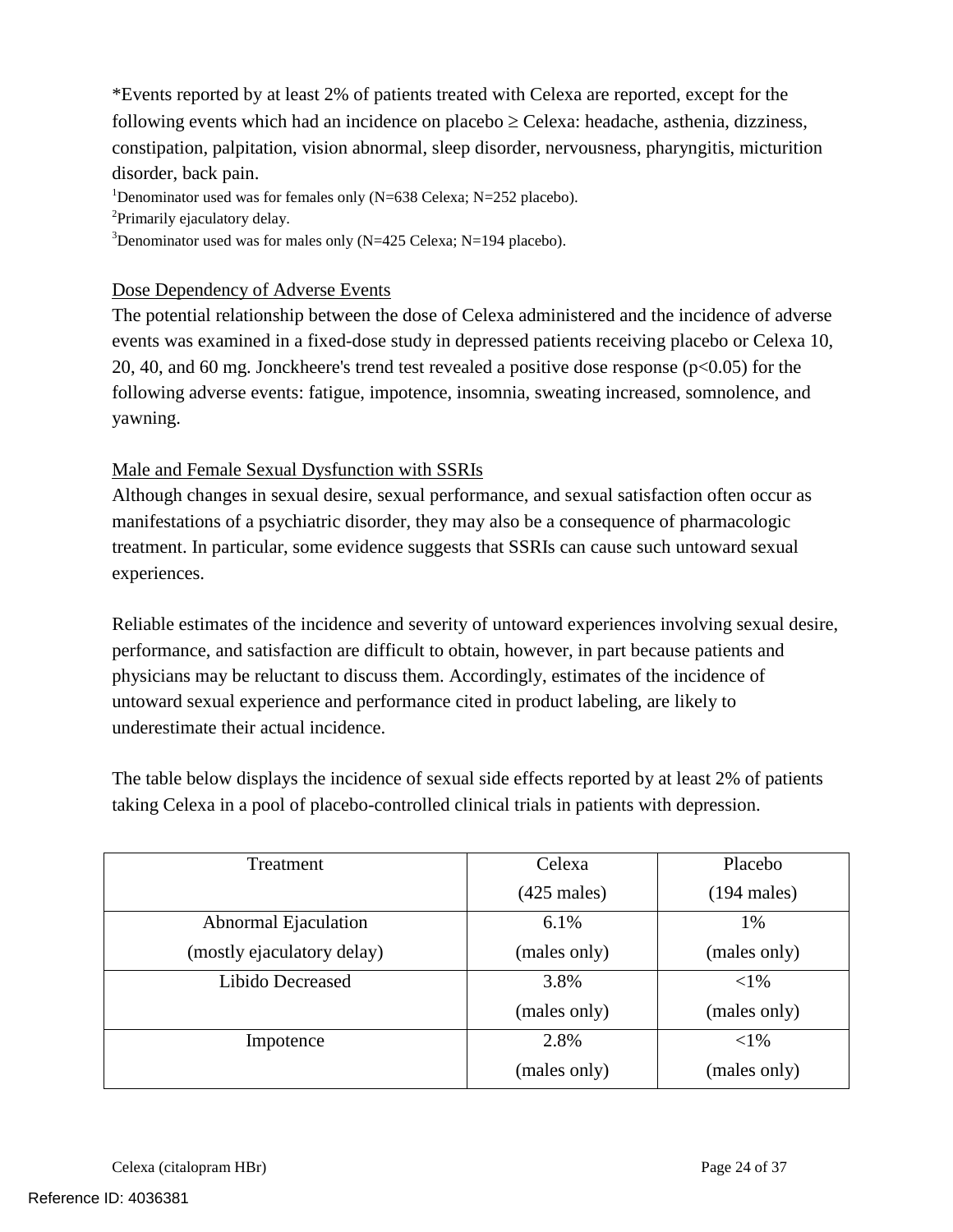In female depressed patients receiving Celexa, the reported incidence of decreased libido and anorgasmia was 1.3% (n=638 females) and 1.1% (n=252 females), respectively.

There are no adequately designed studies examining sexual dysfunction with citalopram treatment.

Priapism has been reported with all SSRIs.

While it is difficult to know the precise risk of sexual dysfunction associated with the use of SSRIs, physicians should routinely inquire about such possible side effects.

## Vital Sign Changes

 patients meeting criteria for potentially clinically significant changes from baseline in these Celexa and placebo groups were compared with respect to (1) mean change from baseline in vital signs (pulse, systolic blood pressure, and diastolic blood pressure) and (2) the incidence of variables. These analyses did not reveal any clinically important changes in vital signs associated with Celexa treatment. In addition, a comparison of supine and standing vital sign measures for Celexa and placebo treatments indicated that Celexa treatment is not associated with orthostatic changes.

## Weight Changes

Patients treated with Celexa in controlled trials experienced a weight loss of about 0.5 kg compared to no change for placebo patients.

## Laboratory Changes

 meeting criteria for potentially clinically significant changes from baseline in these variables. with Celexa treatment.<br>ECG Changes Celexa and placebo groups were compared with respect to (1) mean change from baseline in various serum chemistry, hematology, and urinalysis variables, and (2) the incidence of patients These analyses revealed no clinically important changes in laboratory test parameters associated

 QTc interval (see **WARNINGS - QT-Prolongation and Torsade de Pointes)**. In a thorough QT study, Celexa was found to be associated with a dose-dependent increase in the

 outliers, respectively). In the Celexa group 1.9% of the patients had a change from baseline in Electrocardiograms from Celexa ( $N=802$ ) and placebo ( $N=241$ ) groups were compared with respect to outliers defined as subjects with QTc changes over 60 msec from baseline or absolute values over 500 msec post-dose, and subjects with heart rate increases to over 100 bpm or decreases to less than 50 bpm with a 25% change from baseline (tachycardic or bradycardic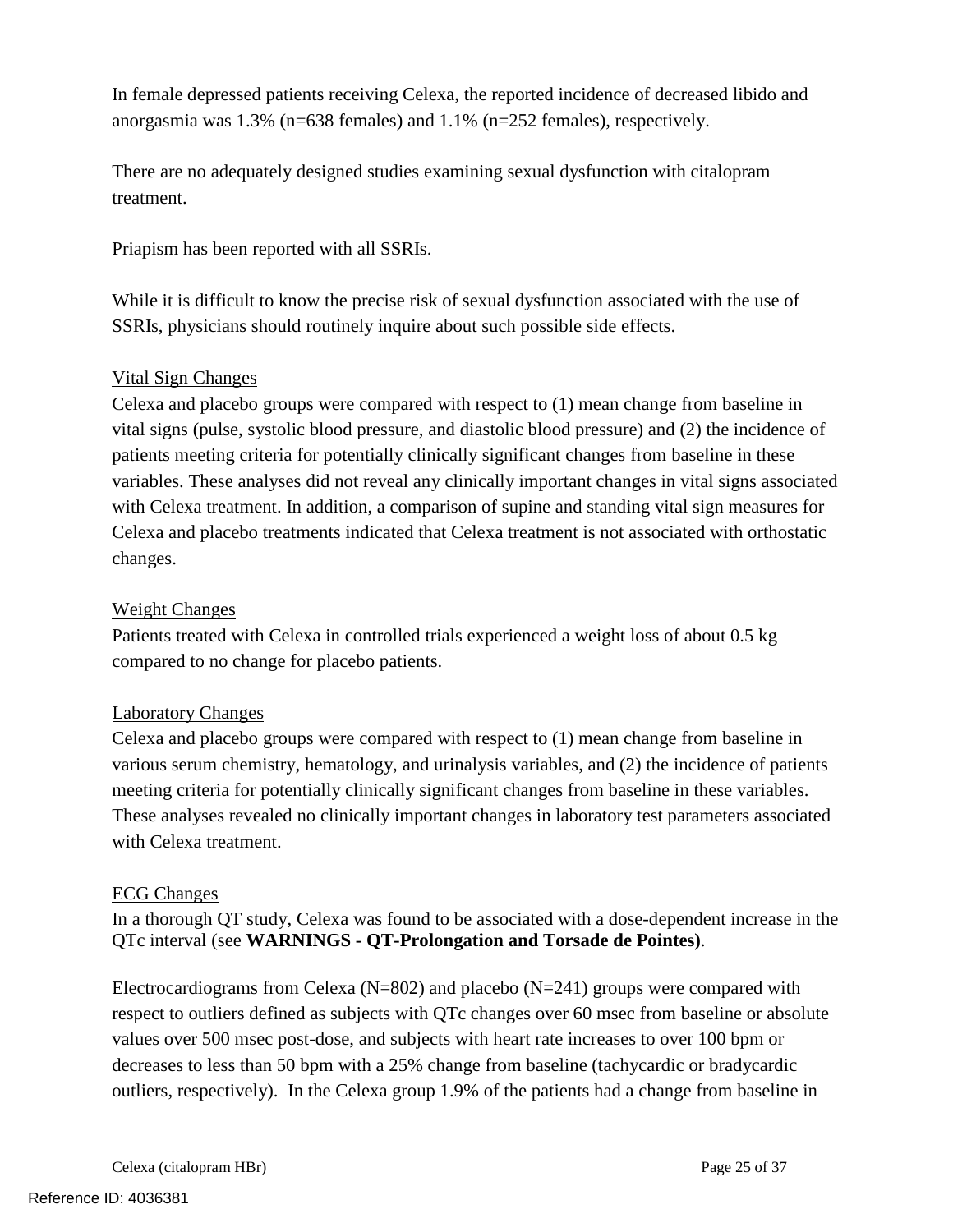QTcF >60 msec compared to 1.2% of the patients in the placebo group. None of the patients in the placebo group. The incidence of bradycardic outliers was 0.9% in the Celexa group and 0.4% the placebo group had a post-dose QTcF >500 msec compared to 0.5% of the patients in the Celexa group. The incidence of tachycardic outliers was 0.5% in the Celexa group and 0.4% in in the placebo group.

## **Other Events Observed During the Premarketing Evaluation of Celexa (citalopram HBr)**

 listed in **Table 3** or elsewhere in labeling, those events for which a drug cause was remote, those Following is a list of WHO terms that reflect treatment-emergent adverse events, as defined in the introduction to the **ADVERSE REACTIONS** section, reported by patients treated with Celexa at multiple doses in a range of 10 to 80 mg/day during any phase of a trial within the premarketing database of 4422 patients. All reported events are included except those already event terms which were so general as to be uninformative, and those occurring in only one patient. It is important to emphasize that, although the events reported occurred during treatment with Celexa, they were not necessarily caused by it.

 Events are further categorized by body system and listed in order of decreasing frequency according to the following definitions: frequent adverse events are those occurring on one or more occasions in at least 1/100 patients; infrequent adverse events are those occurring in less than 1/100 patients but at least 1/1000 patients; rare events are those occurring in fewer than 1/1000 patients.

 **Cardiovascular** - *Frequent:* tachycardia, postural hypotension, hypotension. *Infrequent:*  flushing, myocardial infarction, cerebrovascular accident, myocardial ischemia. *Rare:* transient hypertension, bradycardia, edema (extremities), angina pec toris, extrasystoles, cardiac failure, ischemic attack, phlebitis, atrial fibrillation, cardiac arrest, bundle branch block.

 **Central and Peripheral Nervous System Disorders** - *Frequent:* paresthesia, migraine. *Infrequent:* hyperkinesia, vertigo, hypertonia, extrapyramidal disorder, leg cramps, involuntary muscle contractions, hypokinesia, neuralgia, dystonia, abnormal gait, hypesthesia, ataxia. *Rare:*  abnormal coordination, hyperesthesia, ptosis, stupor.

**Endocrine Disorders** - *Rare:* hypothyroidism, goiter, gynecomastia.

 **Gastrointestinal Disorders** - *Frequent:* saliva increased, flatulence. *Infrequent:* gastritis, gastroenteritis, stomatitis, eructation, hemorrhoids, dysphagia, teeth grinding, gingivitis, esophagitis. *Rare:* colitis, gastric ulcer, cholecystitis, cholelithiasis, duodenal ulcer, gastroesophageal reflux, glossitis, jaundice, diverticulitis, rectal hemorrhage, hiccups.

**General** - *Infrequent:* hot flushes, rigors, alcohol intolerance, syncope, influenza-like symptoms.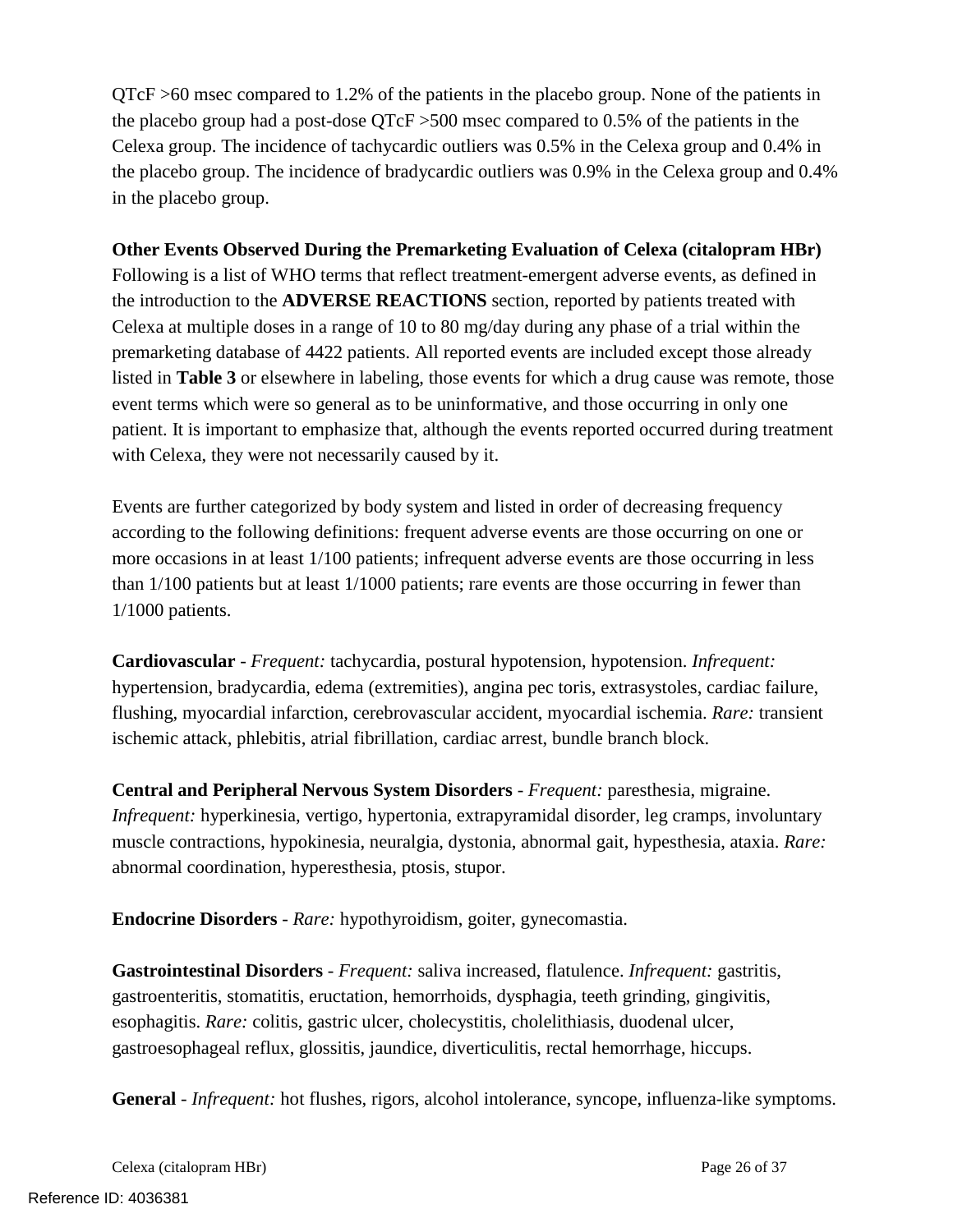*Rare:* hayfever.

 **Hemic and Lymphatic Disorders** - *Infrequent:* purpura, anemia, epistaxis, leukocytosis, leucopenia, lymphadenopathy. *Rare:* pulmonary embolism, granulocytopenia, lymphocytosis, lymphopenia, hypochromic anemia, coagulation disorder, gingival bleeding.

 **Metabolic and Nutritional Disorders** - *Frequent:* decreased weight, increased weight. *Infrequent:* increased hepatic enzymes, thirst, dry eyes, increased alkaline phosphatase, abnormal glucose tolerance. *Rare:* bilirubinemia, hypokalemia, obesity, hypoglycemia, hepatitis, dehydration.

 **Musculoskeletal System Disorders** - *Infrequent:* arthritis, muscle weakness, skeletal pain. *Rare:* bursitis, osteoporosis.

 **Psychiatric Disorders** - *Frequent:* impaired concentration, amnesia, apathy, depression, increased appetite, aggravated depression, suicide attempt, confusion. *Infrequent:* increased libido, aggressive reaction, paroniria, drug dependence, depersonalization, hallucination, euphoria, psychotic depression, delusion, paranoid reaction, emotional lability, panic reaction, psychosis. *Rare:* catatonic reaction, melancholia.

 **Reproductive Disorders/Female\*** - *Frequent:* amenorrhea. *Infrequent:* galactorrhea, breast pain, breast enlargement, vaginal hemorrhage. \*% based on female subjects only: 2955

 **Respiratory System Disorders** - *Frequent:* coughing. *Infrequent:* bronchitis, dyspnea, pneumonia. *Rare:* asthma, laryngitis, bronchospasm, pneumonitis, sputum increased.

**Skin and Appendages Disorders** - *Frequent:* rash, pruritus. *Infrequent:* photosensitivity reaction, urticaria, acne, skin discoloration, eczema, alopecia, dermatitis, skin dry, psoriasis. *Rare:* hypertrichosis, decreased sweating, melanosis, keratitis, cellulitis, pruritus ani.

 **Special Senses** - *Frequent:* accommodation abnormal, taste perversion. *Infrequent:* tinnitus, conjunctivitis, eye pain. *Rare:* mydriasis, photophobia, diplopia, abnormal lacrimation, cataract, taste loss.

 **Urinary System Disorders** - *Frequent:* polyuria. *Infrequent:* micturition frequency, urinary incontinence, urinary retention, dysuria. *Rare:* facial edema, hematuria, oliguria, pyelonephritis, renal calculus, renal pain.

**Other Events Observed During the Postmarketing Evaluation of Celexa (citalopram HBr)** 

Celexa (citalopram HBr) Page 27 of 37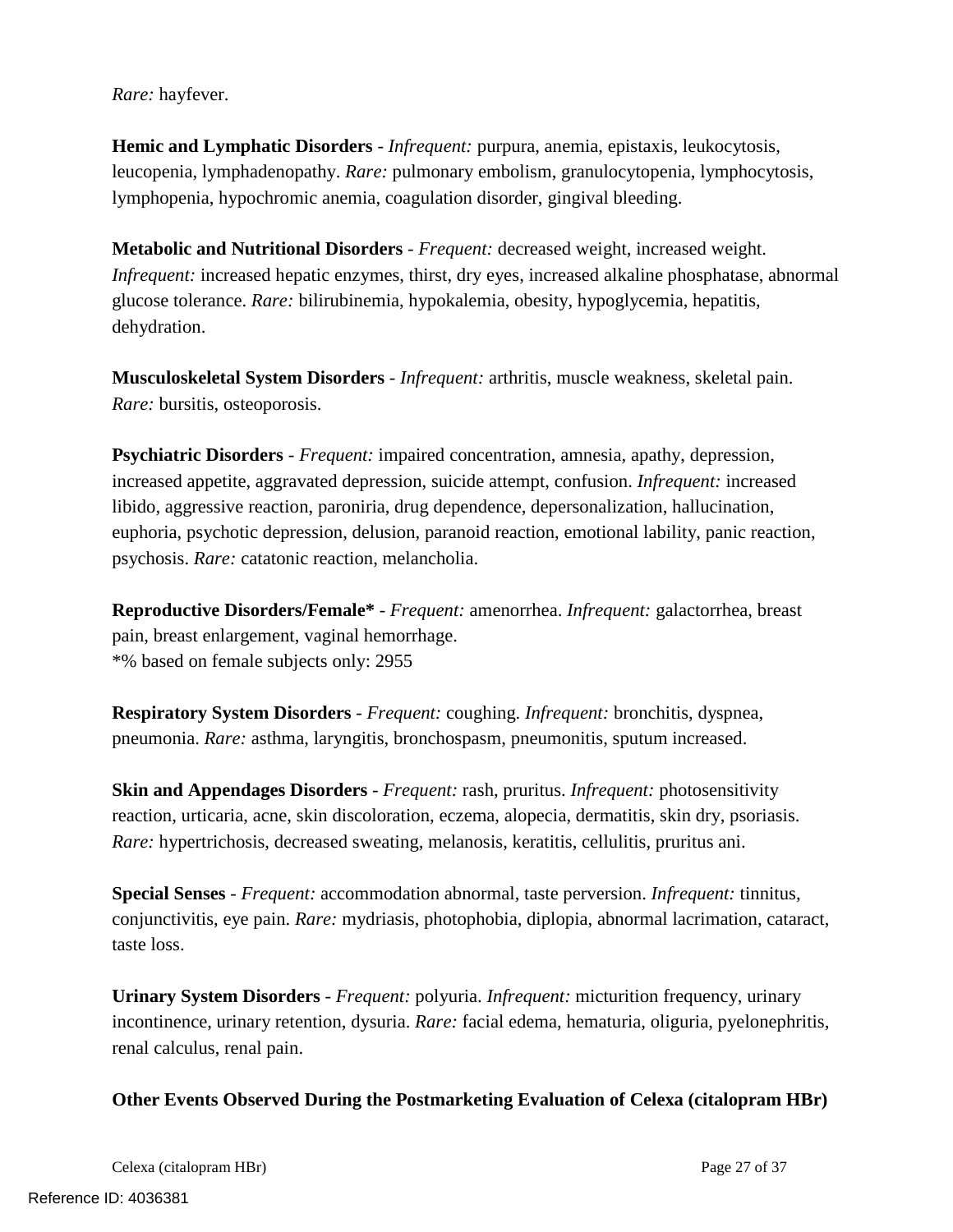It is estimated that over 30 million patients have been treated with Celexa since market introduction. Although no causal relationship to Celexa treatment has been found, the following adverse events have been reported to be temporally associated with Celexa treatment, and have not been described elsewhere in labeling: acute renal failure, akathisia, allergic reaction, anaphylaxis, angioedema, choreoathetosis, chest pain, delirium, dyskinesia, ecchymosis, epidermal necrolysis, erythema multiforme, gastrointestinal hemorrhage, angle closure glaucoma, grand mal convulsions, hemolytic anemia, hepatic necrosis, myoclonus, nystagmus, pancreatitis, priapism, prolactinemia, prothrombin decreased, QT prolonged, rhabdomyolysis, spontaneous abortion, thrombocytopenia, thrombosis, ventricular arrhythmia, torsade de pointes, and withdrawal syndrome.

## **DRUG ABUSE AND DEPENDENCE**

## **Controlled Substance Class**

Celexa (citalopram HBr) is not a controlled substance.

## **Physical and Psychological Dependence**

 abused once marketed. Consequently, physicians should carefully evaluate Celexa patients for history of drug abuse and follow such patients closely, observing them for signs of misuse or Animal studies suggest that the abuse liability of Celexa is low. Celexa has not been systematically studied in humans for its potential for abuse, tolerance, or physical dependence. The premarketing clinical experience with Celexa did not reveal any drug-seeking behavior. However, these observations were not systematic and it is not possible to predict, on the basis of this limited experience, the extent to which a CNS-active drug will be misused, diverted, and/or abuse (e.g., development of tolerance, incrementations of dose, drug-seeking behavior).

# **OVERDOSAGE Human Experience**

In clinical trials of citalopram, there were reports of citalopram overdose, including overdoses of up to 2000mg, with no associated fatalities. During the postmarketing evaluation of citalopram, Celexa overdoses, including overdoses of up to 6000 mg, have been reported. As with other SSRIs, a fatal outcome in a patient who has taken an overdose of citalopram has been rarely reported.

Symptoms most often accompanying citalopram overdose, alone or in combination with other drugs and/or alcohol, included dizziness, sweating, nausea, vomiting, tremor, somnolence, and sinus tachycardia. In more rare cases, observed symptoms included amnesia, confusion, coma, convulsions, hyperventilation, cyanosis, rhabdomyolysis, and ECG changes (including QTc prolongation, nodal rhythm, ventricular arrhythmia, and very rare cases of torsade de pointes). Acute renal failure has been very rarely reported accompanying overdose.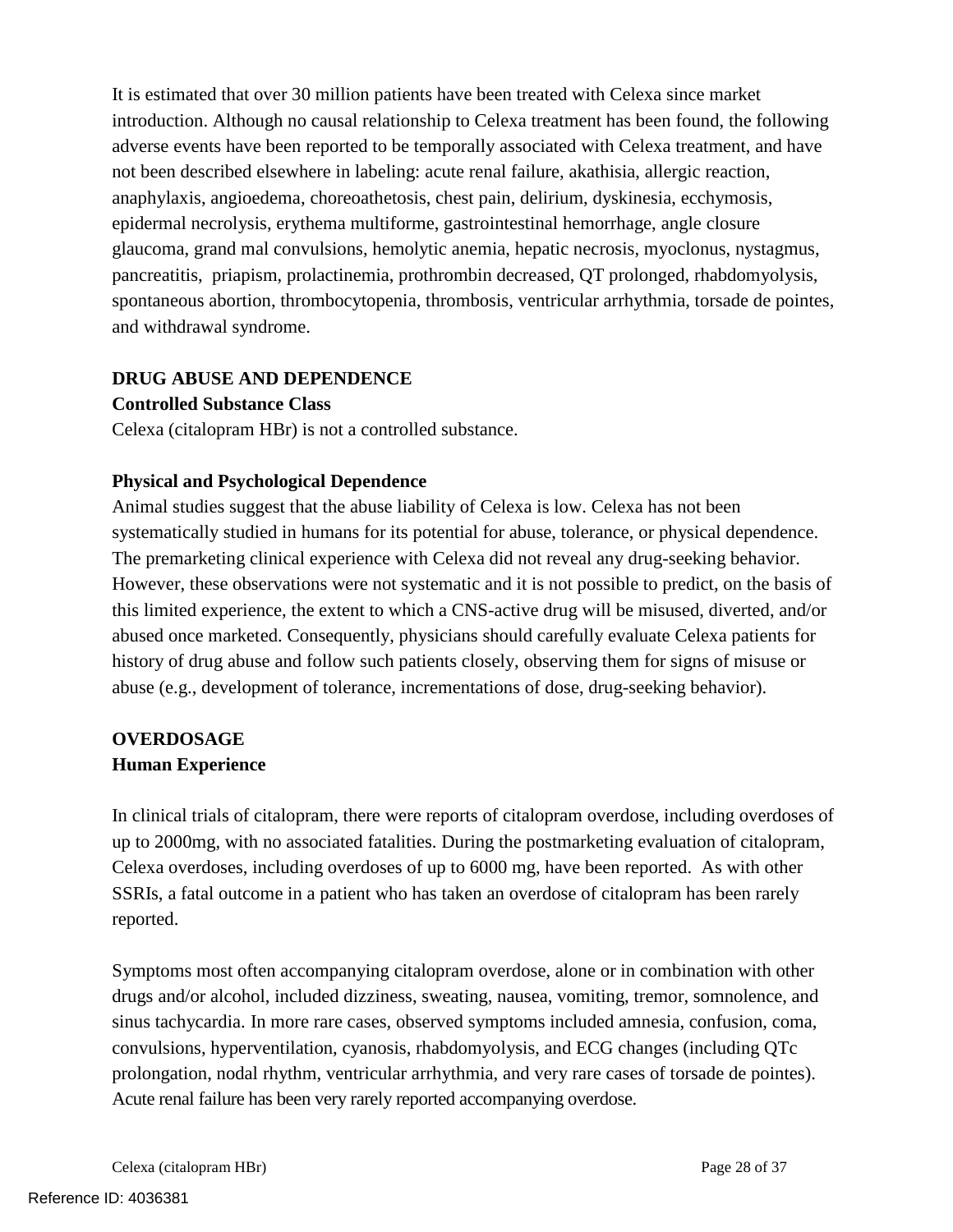#### **Management of Overdose**

Establish and maintain an airway to ensure adequate ventilation and oxygenation. Gastric evacuation by lavage and use of activated charcoal should be considered. Careful observation and cardiac and vital sign monitoring are recommended, along with general symptomatic and supportive care. Due to the large volume of distribution of citalopram, forced diuresis, dialysis, hemoperfusion, and exchange transfusion are unlikely to be of benefit. There are no specific antidotes for Celexa.

In managing overdosage, consider the possibility of multiple-drug involvement. The physician should consider contacting a poison control center for additional information on the treatment of any overdose.

## **DOSAGE AND ADMINISTRATION**

Celexa should be administered once daily, in the morning or evening, with or without food.

## **Initial Treatment**

 dose over the 40 mg/day dose. Celexa (citalopram HBr) should be administered at an initial dose of 20 mg once daily, with an increase to a maximum dose of 40 mg/day at an interval of no less than one week. Doses above 40 mg/day are not recommended due to the risk of QT prolongation. Additionally, the only study pertinent to dose response for effectiveness did not demonstrate an advantage for the 60 mg/day

## **Special Populations**

 20 mg/day is the maximum recommended dose for patients who are greater than 60 years of age, cimetidine or another CYP2C19 inhibitor. (see **WARNINGS**) patients with hepatic impairment, and for CYP2C19 poor metabolizers or those patients taking

No dosage adjustment is necessary for patients with mild or moderate renal impairment. Celexa should be used with caution in patients with severe renal impairment.

## **Treatment of Pregnant Women During the Third Trimester**

 trimester, the physician should carefully consider the potential risks and benefits of treatment. Neonates exposed to Celexa and other SSRIs or SNRIs, late in the third trimester, have developed complications requiring prolonged hospitalization, respiratory support, and tube feeding (see **PRECAUTIONS**). When treating pregnant women with Celexa during the third

## **Maintenance Treatment**

It is generally agreed that acute episodes of depression require several months or longer of sustained pharmacologic therapy. Systematic evaluation of Celexa in two studies has shown that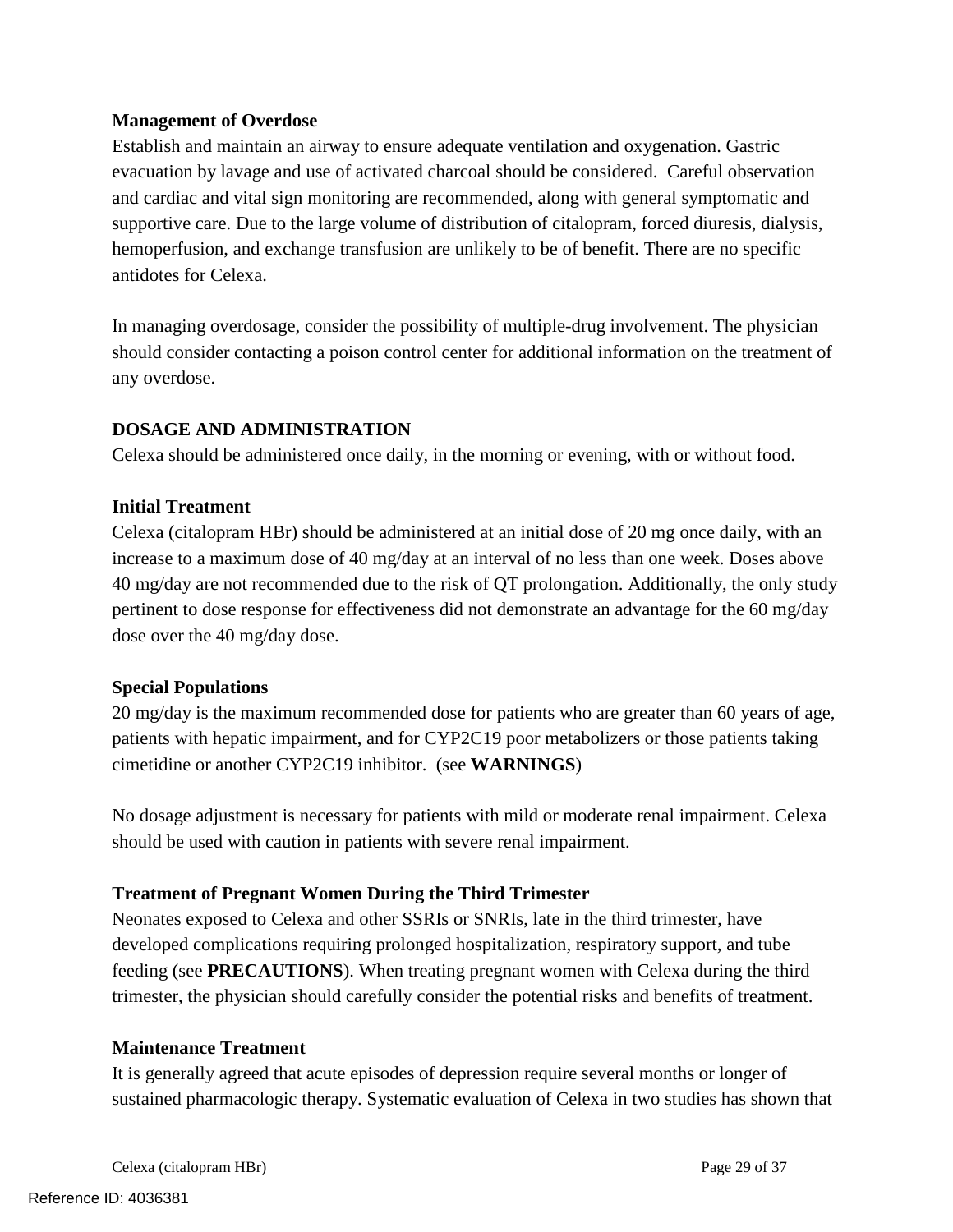study, the rates of relapse to depression were similar for the two dose groups (see **Clinical Trials**  remission. If adverse reactions are bothersome, a decrease in dose to 20 mg/day can be its antidepressant efficacy is maintained for periods of up to 24 weeks following 6 or 8 weeks of initial treatment (32 weeks total). In one study, patients were assigned randomly to placebo or to the same dose of Celexa (20-60 mg/day) during maintenance treatment as they had received during the acute stabilization phase, while in the other study, patients were assigned randomly to continuation of Celexa 20 or 40 mg/day, or placebo, for maintenance treatment. In the latter under **CLINICAL PHARMACOLOGY**). Based on these limited data, it is not known whether the dose of citalopram needed to maintain euthymia is identical to the dose needed to induce considered.

## **Discontinuation of Treatment with Celexa**

 discontinuing treatment. A gradual reduction in the dose rather than abrupt cessation is considered. Subsequently, the physician may continue decreasing the dose but at a more gradual Symptoms associated with discontinuation of Celexa and other SSRIs and SNRIs have been reported (see **PRECAUTIONS**). Patients should be monitored for these symptoms when recommended whenever possible. If intolerable symptoms occur following a decrease in the dose or upon discontinuation of treatment, then resuming the previously prescribed dose may be rate.

# **Switching a Patient To or From a Monoamine Oxidase Inhibitor (MAOI) Intended to Treat Psychiatric Disorders**

At least 14 days should elapse between discontinuation of an MAOI intended to treat psychiatric disorders and initiation of therapy with Celexa. Conversely, at least 14 days should be allowed after stopping Celexa before starting an MAOI intended to treat psychiatric disorders (see **CONTRAINDICATIONS**).

## **Use of Celexa with Other MAOIs, Such as Linezolid or Methylene Blue**

 Do not start Celexa in a patient who is being treated with linezolid or intravenous methylene blue because there is an increased risk of serotonin syndrome. In a patient who requires more urgent treatment of a psychiatric condition, other interventions, including hospitalization, should be considered (see **CONTRAINDICATIONS)**.

 administered. The patient should be monitored for symptoms of serotonin syndrome for 2 weeks In some cases, a patient already receiving Celexa therapy may require urgent treatment with linezolid or intravenous methylene blue. If acceptable alternatives to linezolid or intravenous methylene blue treatment are not available and the potential benefits of linezolid or intravenous methylene blue treatment are judged to outweigh the risks of serotonin syndrome in a particular patient, Celexa should be stopped promptly, and linezolid or intravenous methylene blue can be or until 24 hours after the last dose of linezolid or intravenous methylene blue, whichever comes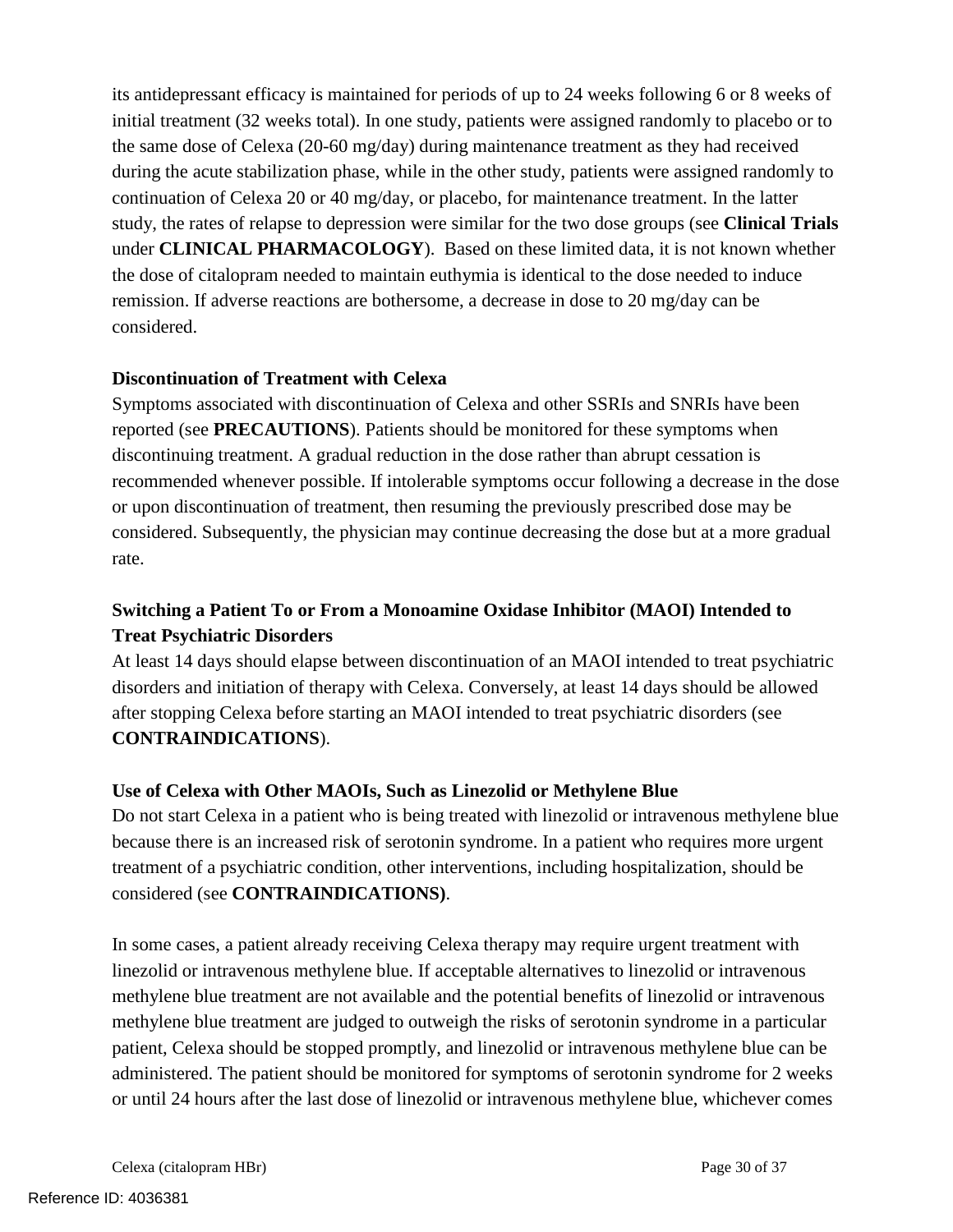first. Therapy with Celexa may be resumed 24 hours after the last dose of linezolid or intravenous methylene blue (see **WARNINGS**).

The risk of administering methylene blue by non-intravenous routes (such as oral tablets or by local injection) or in intravenous doses much lower than 1 mg/kg with Celexa is unclear. The clinician should, nevertheless, be aware of the possibility of emergent symptoms of serotonin syndrome with such use (see **WARNINGS**).

## **HOW SUPPLIED**

| Bottle of 100                                                          | NDC # 0456-4010-01                                                                                                                                              |  |  |
|------------------------------------------------------------------------|-----------------------------------------------------------------------------------------------------------------------------------------------------------------|--|--|
|                                                                        |                                                                                                                                                                 |  |  |
| Imprint on one side with "FP". Imprint on the other side with "10 mg". |                                                                                                                                                                 |  |  |
|                                                                        |                                                                                                                                                                 |  |  |
| Bottle of 100                                                          | NDC # 0456-4020-01                                                                                                                                              |  |  |
|                                                                        | NDC # 0456-4020-63                                                                                                                                              |  |  |
|                                                                        |                                                                                                                                                                 |  |  |
|                                                                        |                                                                                                                                                                 |  |  |
|                                                                        |                                                                                                                                                                 |  |  |
|                                                                        |                                                                                                                                                                 |  |  |
| Bottle of 100                                                          | NDC # 0456-4040-01                                                                                                                                              |  |  |
|                                                                        | NDC # 0456-4040-63                                                                                                                                              |  |  |
|                                                                        | Pink, oval, scored, film-coated.<br>Imprint on scored side with "F" on the left side and "P" on the right side.<br>Imprint on the non-scored side with "20 mg". |  |  |

 Imprint on scored side with "F" on the left side and "P" on the right side. Imprint on the non-scored side with "40 mg".

Store at 25<sup>o</sup>C (77<sup>o</sup>F); excursions permitted to 15 - 30<sup>o</sup>C (59-86<sup>o</sup>F).

## **ANIMAL TOXICOLOGY**

White, oval, scored, film-coated.

## **Retinal Changes in Rats**

times, respectively, the maximum recommended daily human dose on a mg/m<sup>2</sup> basis). Pathologic changes (degeneration/atrophy) were observed in the retinas of albino rats in the 2year carcinogenicity study with citalopram. There was an increase in both incidence and severity of retinal pathology in both male and female rats receiving 80 mg/kg/day (13 times the maximum recommended daily human dose of 60 mg on a mg/m<sup>2</sup> basis). Similar findings were not present in rats receiving 24 mg/kg/day for two years, in mice treated for 18 months at doses up to 240 mg/kg/day, or in dogs treated for one year at doses up to 20 mg/kg/day (4, 20, and 10

Additional studies to investigate the mechanism for this pathology have not been performed, and

Celexa (citalopram HBr) Page 31 of 37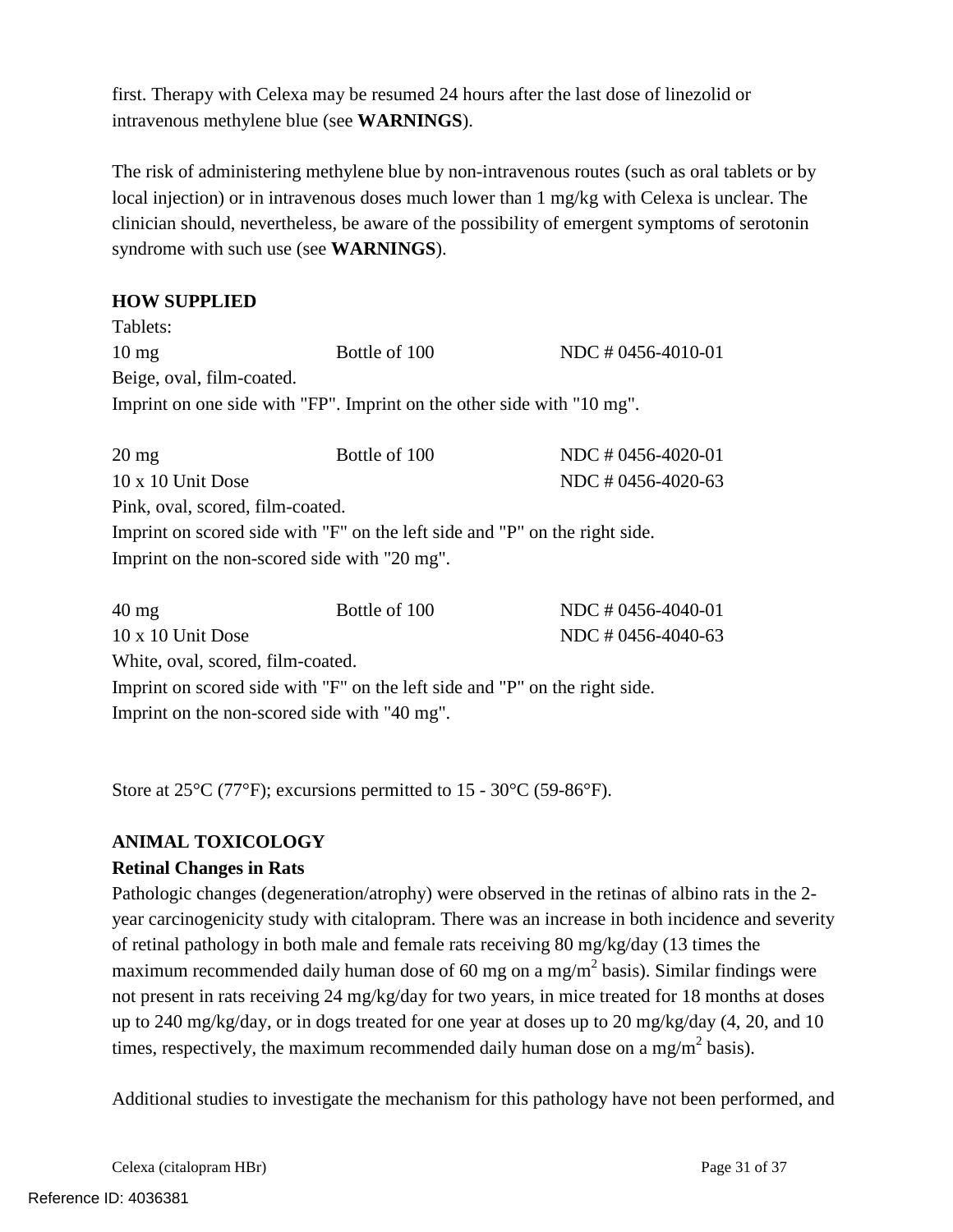the potential significance of this effect in humans has not been established.

## **Cardiovascular Changes in Dogs**

 between weeks 17 and 31 following initiation of treatment. Although appropriate data from that In a one-year toxicology study, 5 of 10 beagle dogs receiving oral doses of 8 mg/kg/day (4 times the maximum recommended daily human dose of 60 mg on a mg/m<sup>2</sup> basis) died suddenly study are not available to directly compare plasma levels of citalopram (CT) and its metabolites, demethylcitalopram (DCT) and didemethylcitalopram (DDCT), to levels that have been achieved in humans, pharmacokinetic data indicate that the relative dog-to-human exposure was greater for the metabolites than for citalopram. Sudden deaths were not observed in rats at doses up to 120 mg/kg/day, which produced plasma levels of CT, DCT, and DDCT similar to those observed in dogs at doses of 8 mg/kg/day. A subsequent intravenous dosing study demonstrated that in beagle dogs, DDCT caused QT prolongation, a known risk factor for the observed outcome in dogs. This effect occurred in dogs at doses producing peak DDCT plasma levels of 810 to 3250 nM (39-155 times the mean steady state DDCT plasma level measured at the maximum recommended human daily dose of 60 mg). In dogs, peak DDCT plasma concentrations are approximately equal to peak CT plasma concentrations, whereas in humans, steady state DDCT plasma concentrations are less than 10% of steady state CT plasma concentrations. Assays of DDCT plasma concentrations in 2020 citalopram-treated individuals demonstrated that DDCT levels rarely exceeded 70 nM; the highest measured level of DDCT in human overdose was 138 nM. While DDCT is ordinarily present in humans at lower levels than in dogs, it is unknown whether there are individuals who may achieve higher DDCT levels. The possibility that DCT, a principal metabolite in humans, may prolong the QT interval in dogs has not been directly examined because DCT is rapidly converted to DDCT in that species.

Distributed by: Allergan USA, Inc. Irvine, CA 92612 Licensed from H. Lundbeck A/S

 Rev. January 2017 © 2016 Allergan. All rights reserved.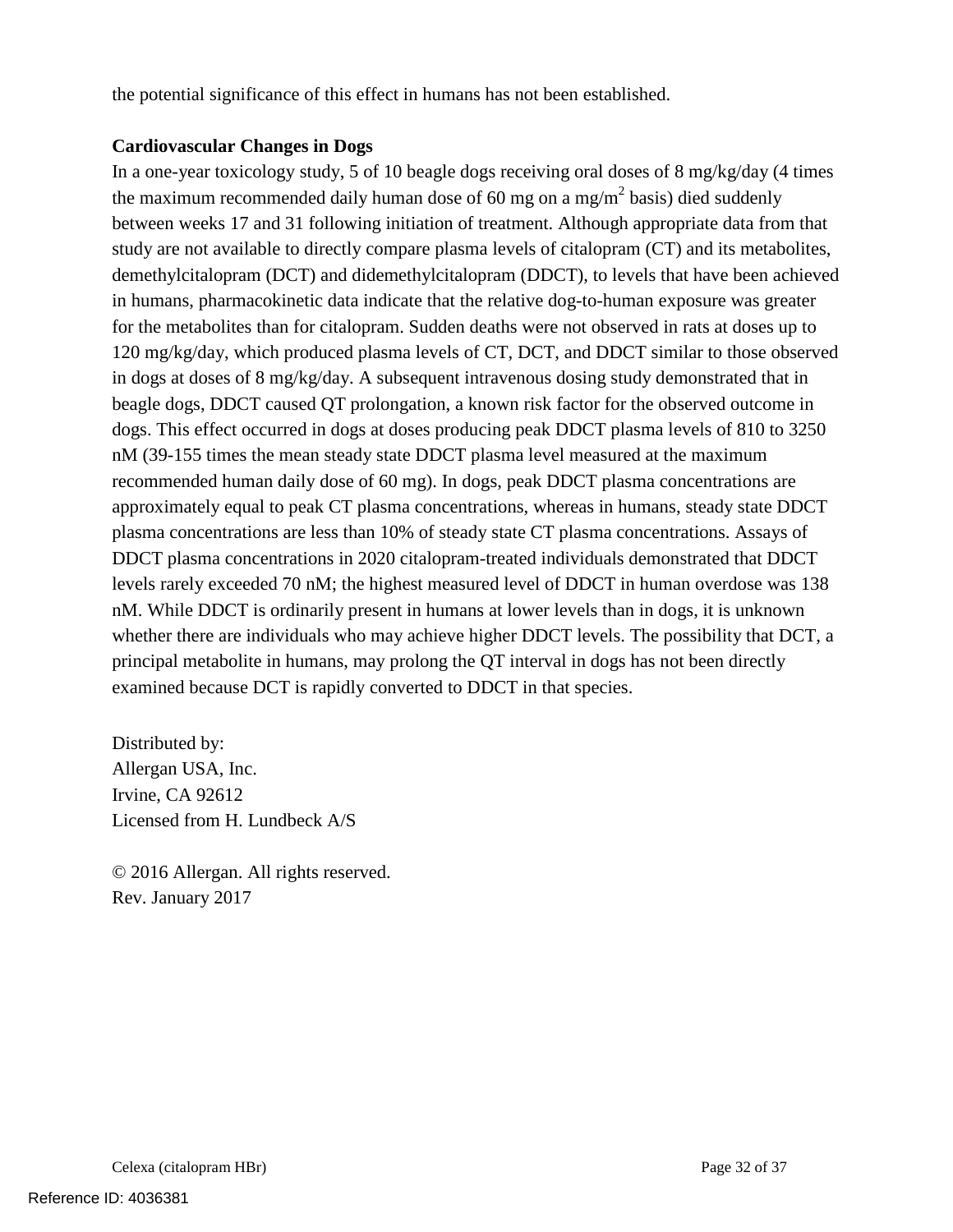# **Medication Guide**

 Celexa® (se-lek-sa) (citalopram hydrobromide) **Tablets** 

 talking to your healthcare provider about your medical condition or treatment. Talk with your healthcare provider if there is something you do not understand or want to learn more about. Read the Medication Guide that comes with Celexa before you start taking it and each time you get a refill. There may be new information. This Medication Guide does not take the place of

#### **information I should know about are new, worse, or worry you:** What is the most important and an emergency, especially if they **Celexa?** • attempts to commit suicide

effects, including: Celexa and other antidepressant<br>
medicines may cause serious side<br>  $\bullet$  acting aggressive or violent<br>  $\bullet$  acting aggressive or violent medicines may cause serious side • **action** aggressive or violent or violent or violent or violent or **v** 

- 1. Suicidal thoughts or actions:
- dying **1. Suicidal thoughts or actions:** • new or worse depression • **Celexa and other antidepressant** • new or worse anxiety or **medicines may increase suicidal** panic attacks **thoughts or actions** in some • feeling agitated, restless, children, teenagers, or young adults angry or irritable within the **first few months of** • trouble sleeping **treatment or when the dose is** • an increase in activity or **changed.** talking more than what is • Depression or other serious mental normal for you illnesses are the most important • other unusual changes in causes of suicidal thoughts or behavior or mood actions.
- 
- Watch for these changes and call your healthcare provider right away if you notice:
	- behavior, actions, thoughts, or feelings, especially if severe.
	- or when the dose is changed. **Torsade de Pointes).**

healthcare provider and call between visits if you are worried about • chest pain symptoms. • fast or slow heartbeat

**Call your healthcare provider •** shortness of breath **right away if you have any of the** *right away if you have any of the*  **following symptoms, or call 911 if**

- 
- 
- 
- thoughts about suicide or<br>dying
- 
- 
- 
- 
- talking more than what is normal for you
- 

**Call your healthcare provider right** away if you have any of the following symptoms, or call 911 if an • New or sudden changes in mood,<br> **emergency. Celexa may be associated**<br> **emergency. Celexa may be associated**<br> **with these serious side effects:** 

• Pay particular attention to such **2**. **Changes in the electrical activity of** changes when Celexa is started **your heart (QT prolongation and** 

Keep all follow-up visits with your<br>  $\begin{array}{ccc}\n\text{This condition can be life threading.} \\
\text{the symptoms may include:}\n\end{array}$ 

- 
- 
- shortness of breath
- dizziness or fainting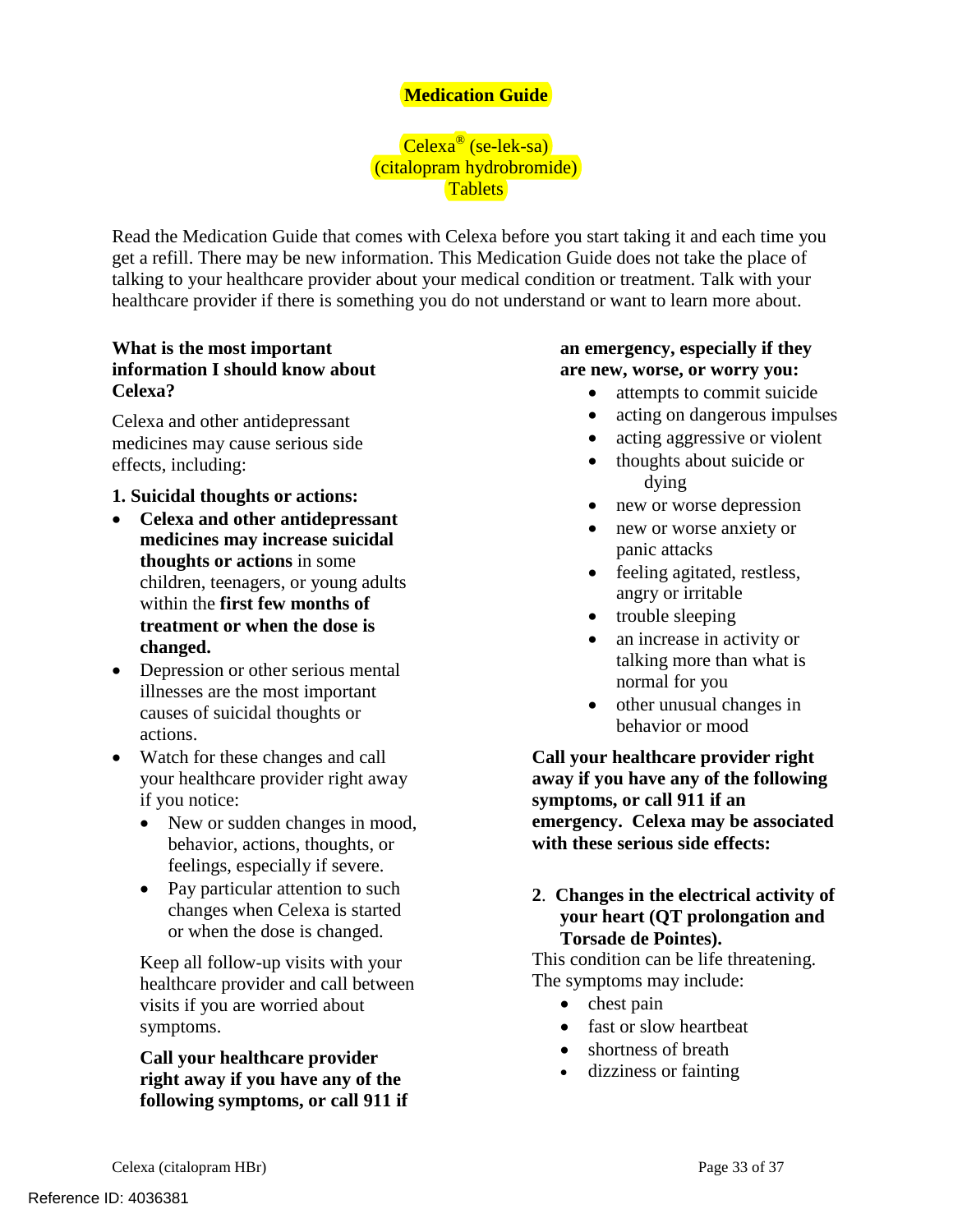- **3. Serotonin Syndrome. This condition can be life-threatening and may include**:
	- agitation, hallucinations, coma or other changes in mental status
	- coordination problems or muscle twitching (overactive reflexes)
	- racing heartbeat, high or low blood pressure
	- sweating or fever
	- nausea, vomiting, or diarrhea
	- muscle rigidity

#### **4. Severe allergic reactions:**

- trouble breathing
- swelling of the face, tongue, eyes or mouth
- rash, itchy welts (hives) or blisters, alone or with fever or joint pain
- **5. Abnormal bleeding**: Celexa and other antidepressant medicines may increase your risk of bleeding or bruising, especially if you take the blood thinner warfarin (Coumadin<sup>®</sup>, Jantoven®), a non-steroidal antiinflammatory drug (NSAIDs, like ibuprofen or naproxen), or aspirin.

## **6. Seizures or convulsions**

#### **7. Manic episodes:**

- greatly increased energy
- severe trouble sleeping
- racing thoughts
- reckless behavior
- unusually grand ideas
- excessive happiness or irritability
- talking more or faster than usual

#### **8. Changes in appetite or weight.**

Children and adolescents should have height and weight monitored during treatment.

- **blood.** Elderly people may be at include: **9. Low salt (sodium) levels in the**  greater risk for this. Symptoms may
	- • headache
	- weakness or feeling unsteady
	- confusion, problems concentrating or thinking or memory problems

## **10. Visual problems**

- eye pain
- changes in vision
- swelling or redness in or around the eye

 and receive preventative treatment if you Only some people are at risk for these problems. You may want to undergo an eye examination to see if you are at risk are.

#### Stopping Celexa too quickly may cause **Do not stop Celexa without first talking to your healthcare provider**.

serious symptoms including:

- anxiety, irritability, high or low mood, feeling restless or changes in sleep habits
- headache, sweating, nausea, dizziness
- electric shock-like sensations, shaking, confusion

## **What is Celexa?**

 discuss all treatment choices with your  to treat: Celexa is a prescription medicine used to treat depression. It is important to talk with your healthcare provider about the risks of treating depression and also the risks of not treating it. You should healthcare provider. Celexa is also used

• Major Depressive Disorder (MDD)

Talk to your healthcare provider if you do not think that your condition is getting better with Celexa treatment.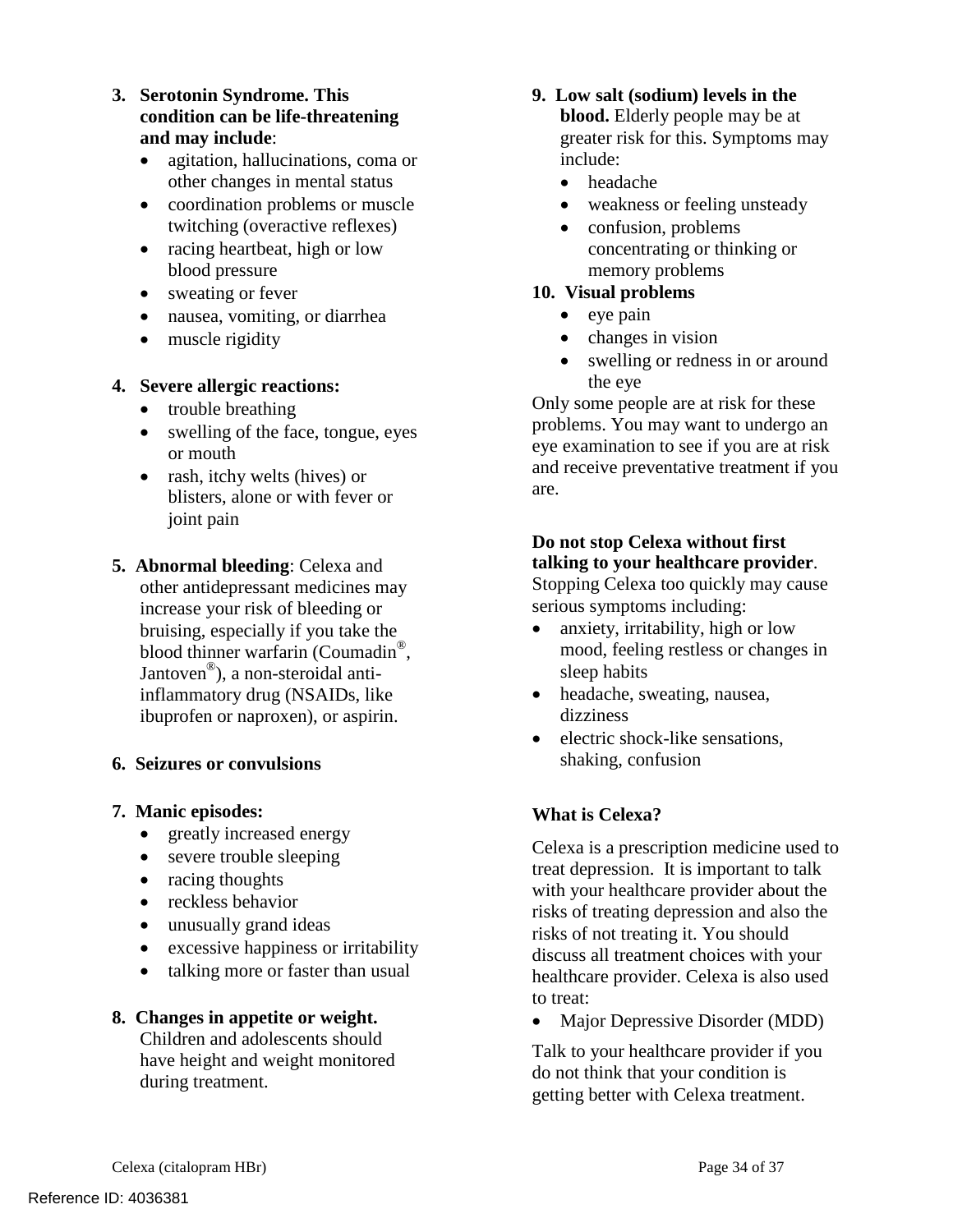## **Who should not take Celexa?**

Do not take Celexa if you:

- oxalate or any of the ingredients in Medication Guide for a complete • are allergic to citalopram hydrobromide or escitalopram Celexa. See the end of this list of ingredients in Celexa.
- take a monoamine oxidase inhibitor (MAOI). Ask your healthcare provider or pharmacist if you are not sure if you take an MAOI, including the antibiotic linezolid.
- weeks of stopping Celexa unless directed to do so by your physician. • Do not take an MAOI within 2
- unless directed to do so by your • Do not start Celexa if you stopped taking an MAOI in the last 2 weeks physician.

 **symptoms: People who take Celexa close in time to an MAOI may have serious or even life-threatening side effects. Get medical help right away if you have any of these** 

- high fever
- uncontrolled muscle spasms
- stiff muscles
- rapid changes in heart rate or blood pressure
- confusion
- out) • loss of consciousness (pass
- • **take the antipsychotic medicine pimozide (Orap®) because this can cause serious heart problems.**
- • **have a heart problem including congenital long QT syndrome**

## **What should I tell my healthcare provider before taking Celexa? Ask if you are not sure.**

 healthcare provider if you Before starting Celexa, tell your

- Are taking certain drugs such as:
	- Medicines for heart problems
	- Medicines that lower your potassium or magnesium levels in your body
	- • Cimetidine
	- Triptans used to treat migraine headache
	- Medicines used to treat mood, anxiety, psychotic or thought disorders, including tricyclics, lithium, SSRIs, SNRIs, amphetamines, or antipsychotics
	- Tramadol
	- Over-the-counter supplements such as tryptophan or St. John's Wort
- have liver problems
- have kidney problems
- have heart problems
- have or had seizures or convulsions
- have bipolar disorder or mania
- have low sodium levels in your blood
- have a history of a stroke
- have high blood pressure
- have or had bleeding problems
- your healthcare provider about the • are pregnant or plan to become pregnant. It is not known if Celexa will harm your unborn baby. Talk to benefits and risks of treating depression during pregnancy
- feed. Some Celexa may pass into Celexa. are breast-feeding or plan to breastyour breast milk. Talk to your healthcare provider about the best way to feed your baby while taking Celexa.<br>Celexa (citalopram HBr) Page 35 of 37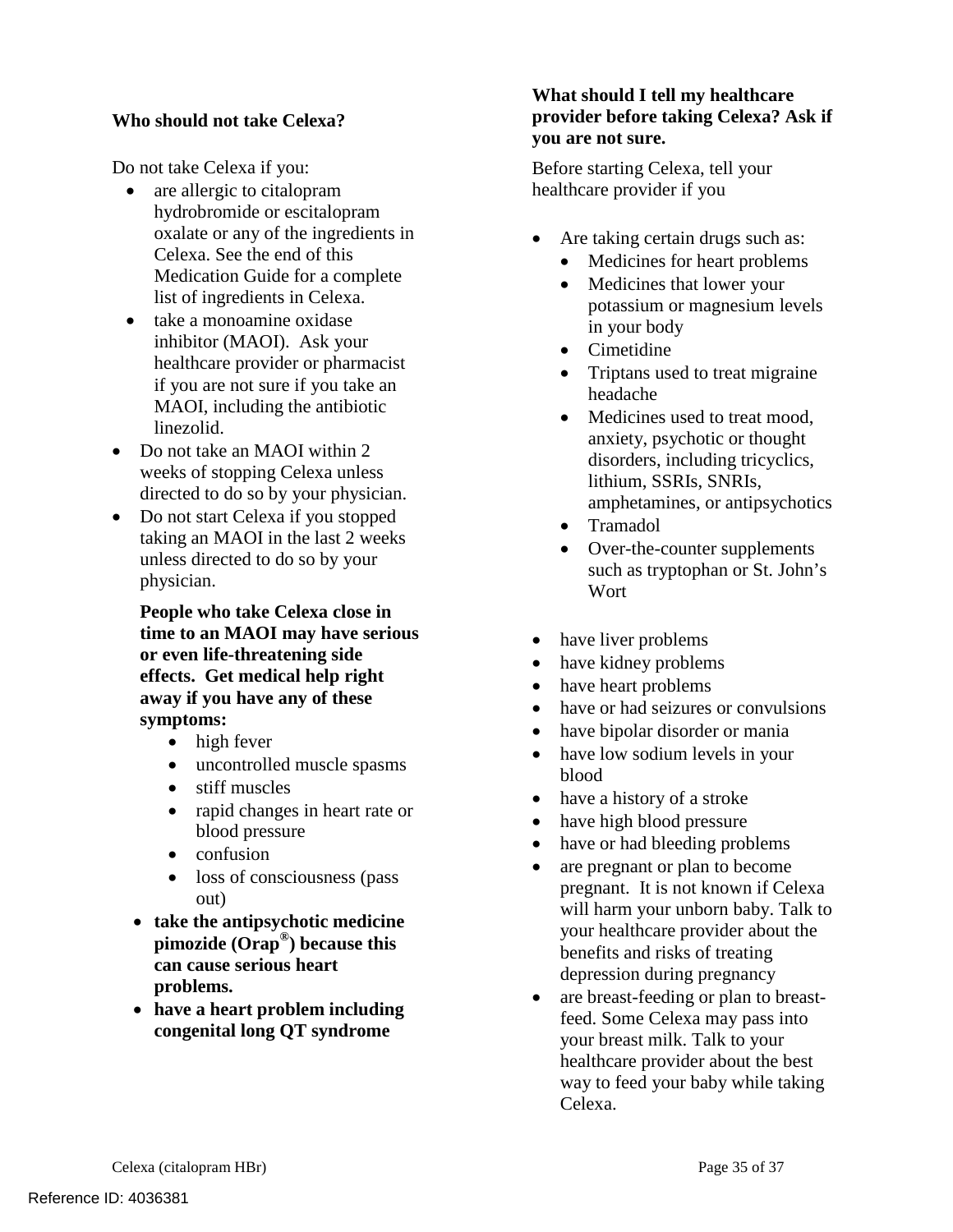may not work as well, or may cause serious side effects. Tell your healthcare provider about all the medicines that you take, including prescription and non-prescription medicines, vitamins, and herbal supplements. Celexa and some medicines may interact with each other,

Your healthcare provider or pharmacist can tell you if it is safe to take Celexa with your other medicines. Do not start or stop any medicine while taking Celexa without talking to your healthcare provider first.

If you take Celexa, you should not take any other medicines that contain citalopram hydrobromide or escitalopram oxalate including: Lexapro.

## **How should I take Celexa?**

- is the right dose for you. • Take Celexa exactly as prescribed. Your healthcare provider may need to change the dose of Celexa until it
- Celexa may be taken with or without food.
- If you miss a dose of Celexa, take the missed dose as soon as you remember. If it is almost time for the next dose, skip the missed dose and take your next dose at the regular time. Do not take two doses of Celexa at the same time.
- If you take too much Celexa, call your healthcare provider or poison control center right away, or get emergency treatment.

## **What should I avoid while taking Celexa?**

 should not drive, operate heavy activities until you know how Celexa Celexa can cause sleepiness or may affect your ability to make decisions, think clearly, or react quickly. You machinery, or do other dangerous affects you. Do not drink alcohol while using Celexa.

#### **What are the possible side effects of Celexa?**

**Celexa may cause serious side effects, including:** 

**See "What is the most important information I should know about Celexa?"** 

Common possible side effects in people who take Celexa include**:** 

- Nausea
- Sleepiness
- Weakness
- Dizziness
- Feeling anxious
- Trouble sleeping
- Sexual problems
- Sweating
- Shaking
- Not feeling hungry
- Dry mouth
- Constipation
- Diarrhea
- Respiratory Infections
- Yawning

Other side effects in children and adolescents include:

- increased thirst
- abnormal increase in muscle movement or agitation